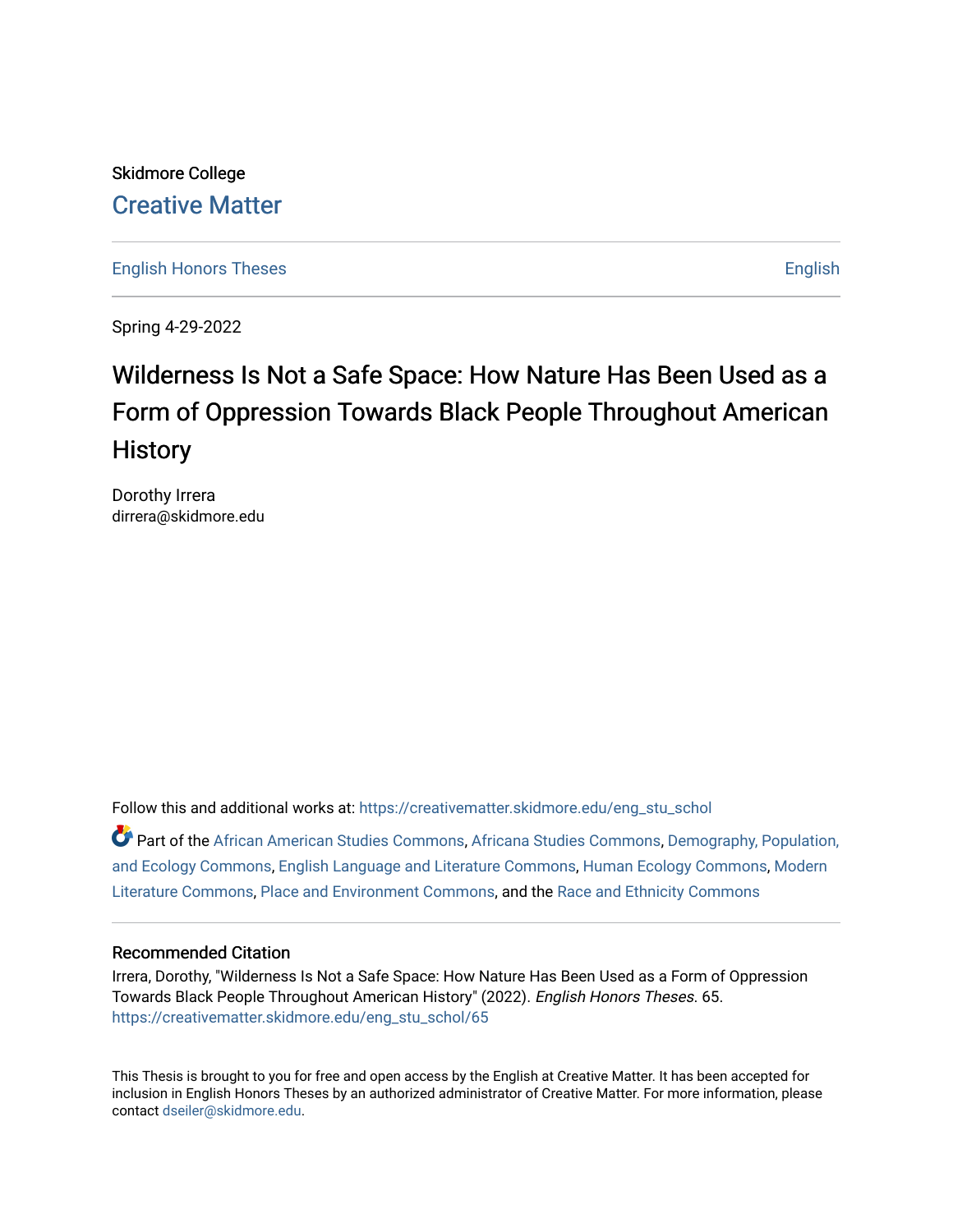Wilderness Is Not a Safe Space: How Nature Has Been Used as a Form of Oppression Towards

Black People Throughout American History

By: Dotty Irrera

Professor Marx

EN 375: Race and Nature

16 December 2021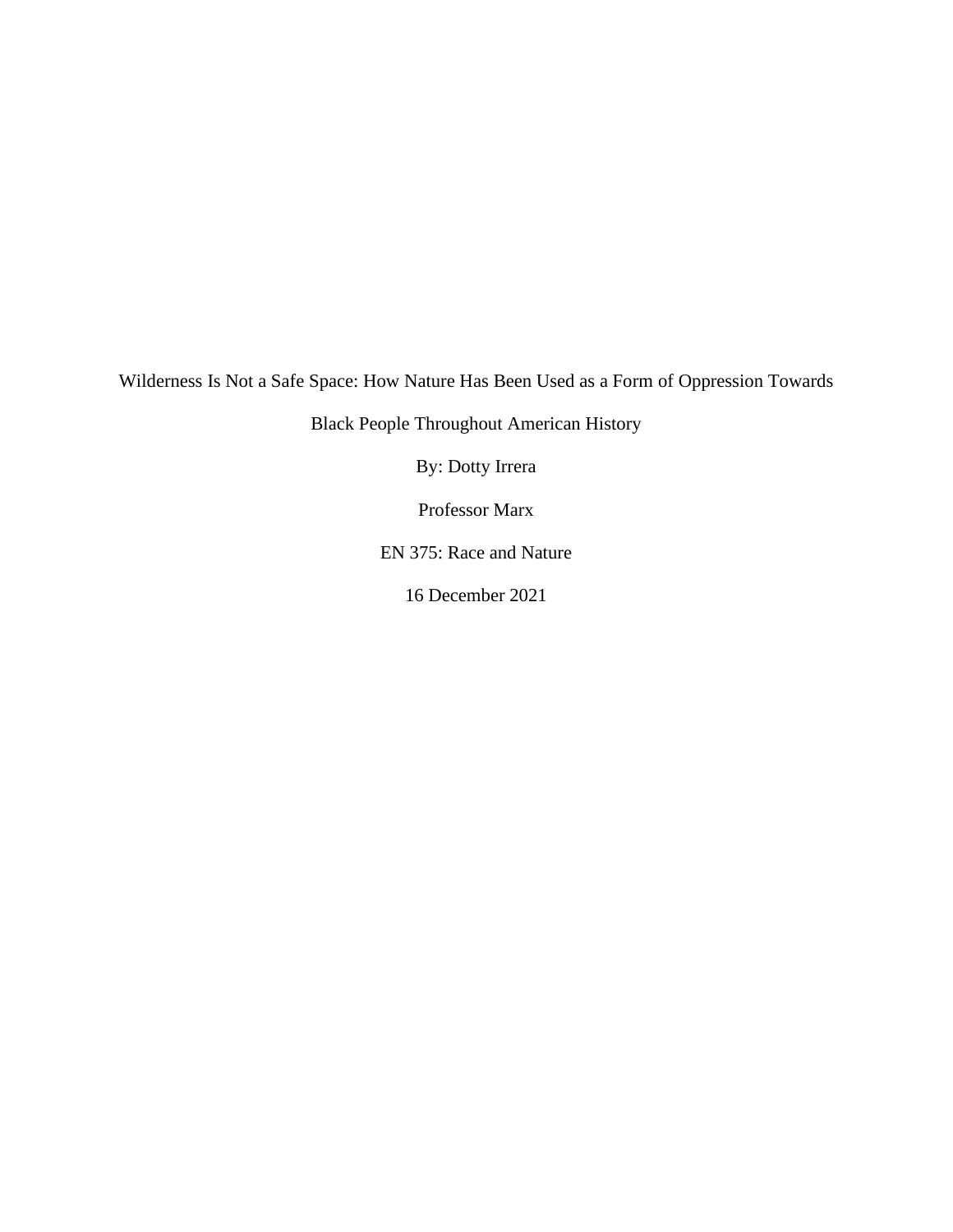*Dedication:*

*This paper is dedicated to the Black and Brown lives lost fighting for racial justice, and the Black and Brown people still fighting for reparations today.*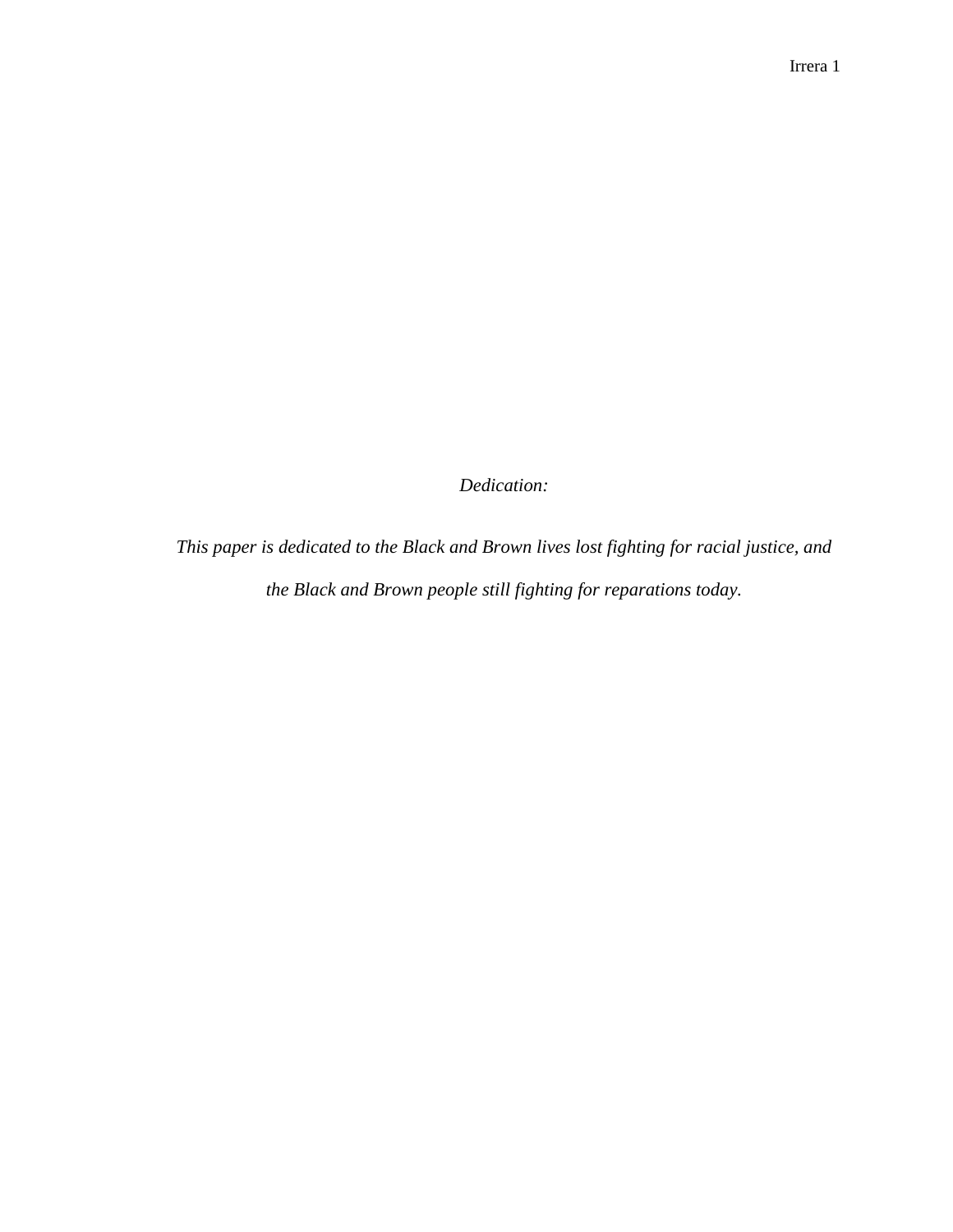# **Introduction**

What is a safe space? At surface level, it is a space where some one can safely exist. Beyond the surface, the meaning of a safe space is much debated. To what extent does one's safety come at the expense of another's safety? Does creating a safe space suppress the rights of others? Safe spaces cannot be efficiently explored on surface level because safety is such a complex issue: physically and psychologically. Typically, "safe spaces" refer to academic settings; but what happens when you take the concept of safe spaces and apply them, not just outside of the classroom, but to the actual outdoors? Is the natural world (specifically secluded wilderness) a safe space, and to what extent? After researching safe spaces and how they pertain to academia, I conclude that safe spaces are spaces where social and cultural differences can coexist civilly. These differences should be able to exist without eliciting harm on one another. With this definition in mind, I will argue that throughout American history the natural world has not been a safe space, specifically to Black people. America has abused and exploited Black people in wilderness, and natural settings continue to be an unsafe space for Black people to this day.

While researching safe spaces and how they pertain to the relationship between nature and Black Americans, I noticed a severe lack of scholarly materials on the subject. When it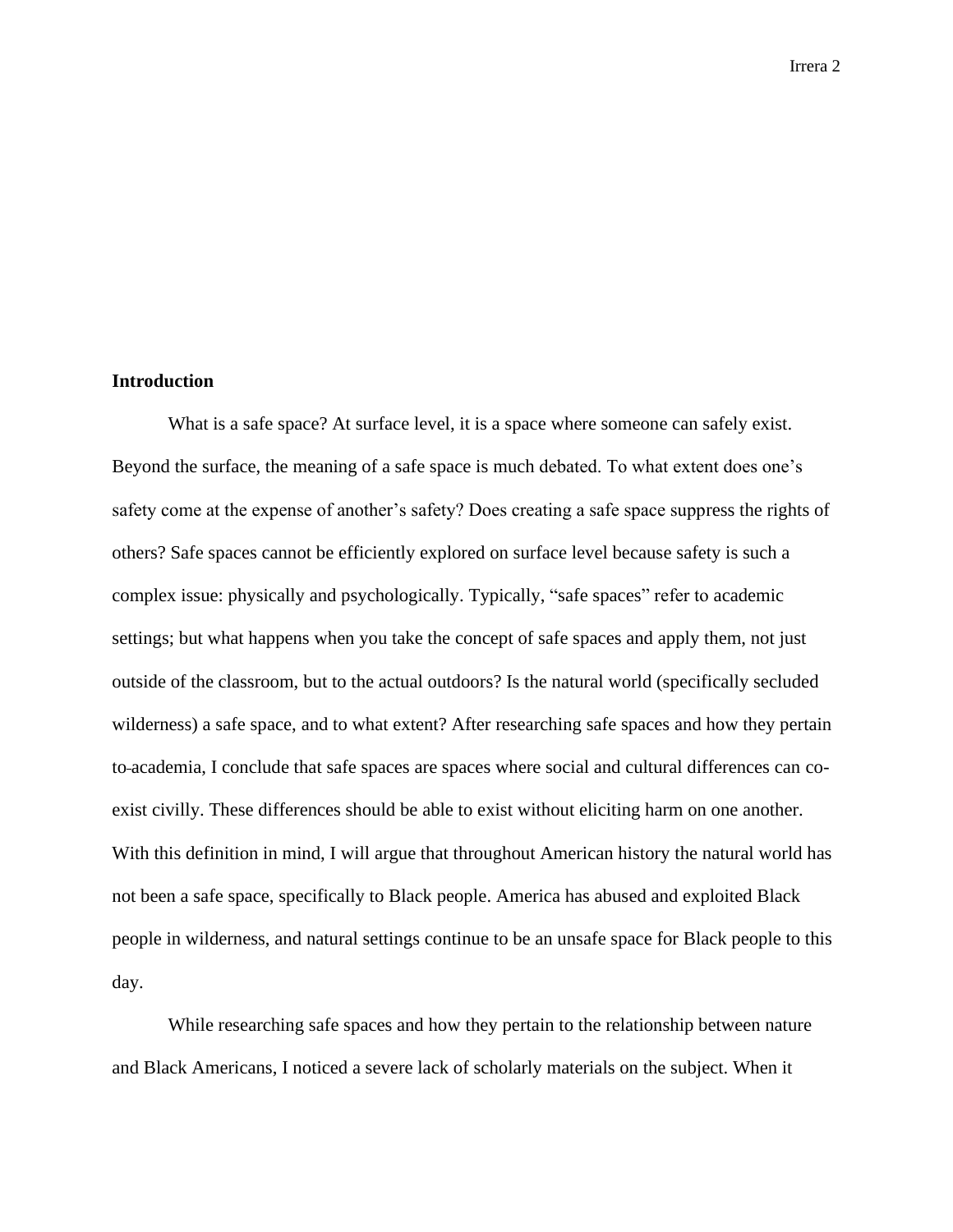comes to the sphere of the natural world, a safe space would be a place where people, regardless of race, gender, or sexuality (especially race for the purpose of this paper), would be able to experience wilderness and the outdoors without threat of harm. The lack of materials on the subject speaks volumes as to why I chose to write about safe spaces for African Americans with a concentration on the natural world. The lack of resources demonstrates a lack of acknowledgement. Wilderness is a space that has not only been dominated and created by white people throughout American history, but has specifically been a space unsafe for Black people. White people have forcefully dominated wilderness through colonization, wiping out thousands of indigenous people to have sole occupation of American soil. This fact needs to be acknowledged, and the experiences of Black people in the wilderness deserve to be amplified.

Skidmore Professor Lisa Grady Willis offers this perspective through the lens of Africana Studies and Intergroup Relations. When asked about safe spaces in the context of Black Americans and wilderness, Willis noted "the stark contrast of nature used as a tool to exploit, denigrate, and kill (lynching trees, swamps, toiling in soil, etc.)" juxtaposed against her understanding of safe spaces "as a sociological and psychological term applicable to contexts ranging from organizing (historically) to social justice community-building (contemporary)." Grady Willis highlights why there is a lack of research regarding Black wilderness when it comes to safe spaces. Sociologically and psychologically speaking, the term "safe space" refers to community-inhabited areas, which are typically explored in more industrial and developed settings, rather than wilderness. The space that nature provides for Black people is unsafe because it is "used as a tool to exploit, denigrate, and kill" (Grady Willis). Developed spaces have technology and security, which acts as a means of protection for Black people. The uncivilized natural world does not have these protective measures, and this threat of insecurity,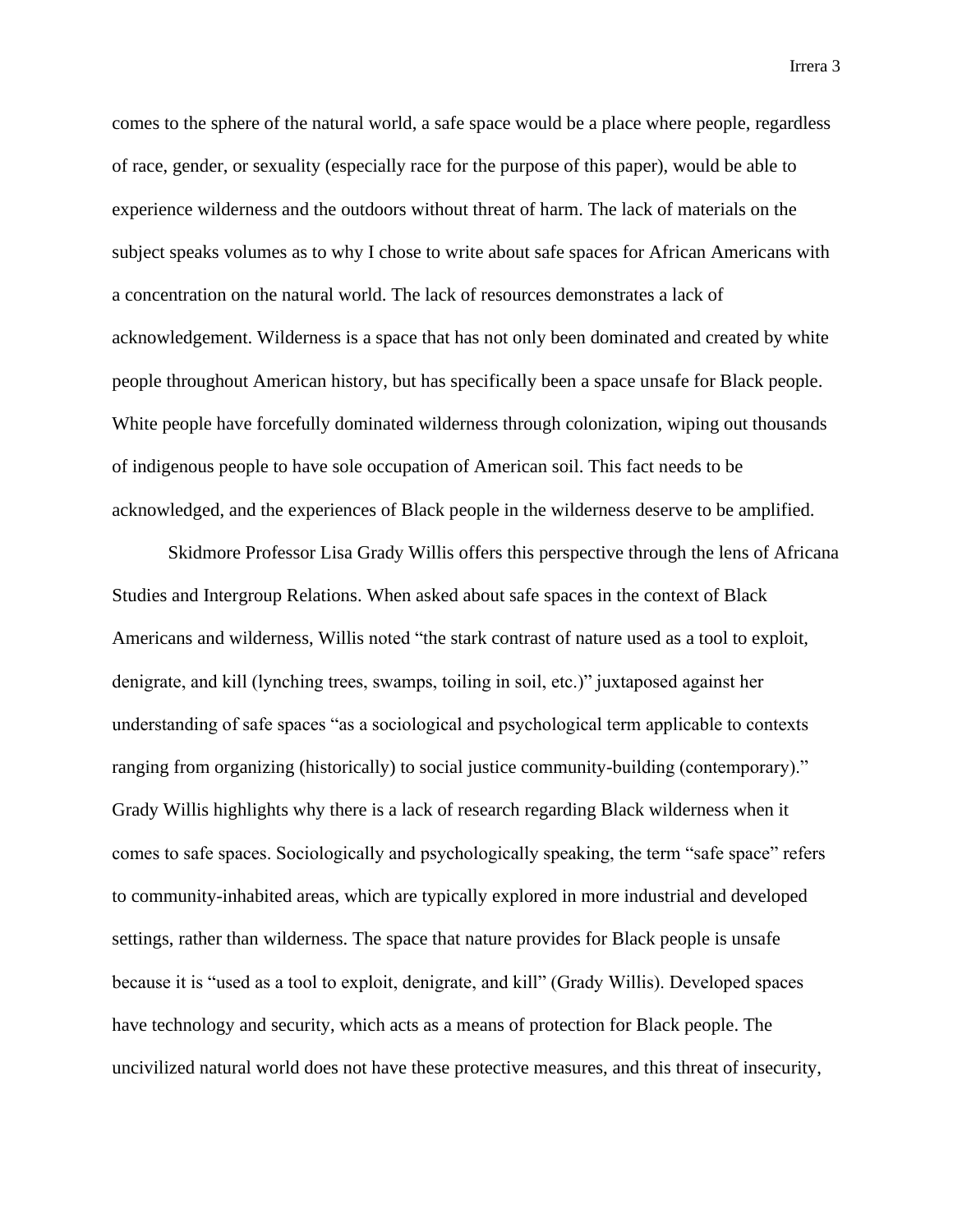combined with America's history of white nationalism, acts as repellant, distinctly making it an unsafe space for Black Americans. Though physically, the natural world would be the same regardless of the people who step on it, the history that has occurred on the land makes it safe for some and unsafe for others.

Environmental historian William Cronon defines wilderness as "the natural, unfallen antithesis of an unnatural civilization that has lost its soul. It is a place of freedom in which we can recover our true selves we have lost to the corrupting influences of our artificial lives" (qtd. In Garrard 69-70). This definition starkly contrasts the definition from Kimberly N. Ruffin, a Black female professor of both ecocriticism and English at Roosevelt University, who describes wilderness as "a site of racialized violence" (Ruffin 73). These two definitions highlight the different lenses that wilderness can be viewed through when it comes to people of different races and gender. Cronon is a white man and has the privilege to view wilderness as a place free of corruption, a safe space. Cronon referring to the unnatural world as fallen, having lost its soul, and artificial, shows his distaste towards a world that is consequently safer for Black people. His language is ignorant and distasteful, completely disregarding the torture that Black people have suffered in wilderness. Ruffin views wilderness as a place that can elicit harm.

The way that Black people and white people in America view wilderness—the deep, secluded natural world— is influenced by America's history of lynching, as "lynching is part of the American, especially southern, tradition of vigilante terrorism" (Hair 164).To refer to "lynching" as a "tradition" of the American south gives it a connotation of comfort and acceptance. This illustrates the severe corruption coursing through the bloodstream of the American south. Ultimately, the ability for Cronon to view wilderness as a safe space comes from patriarchal white privilege. For Ruffin, her position in society as a Black woman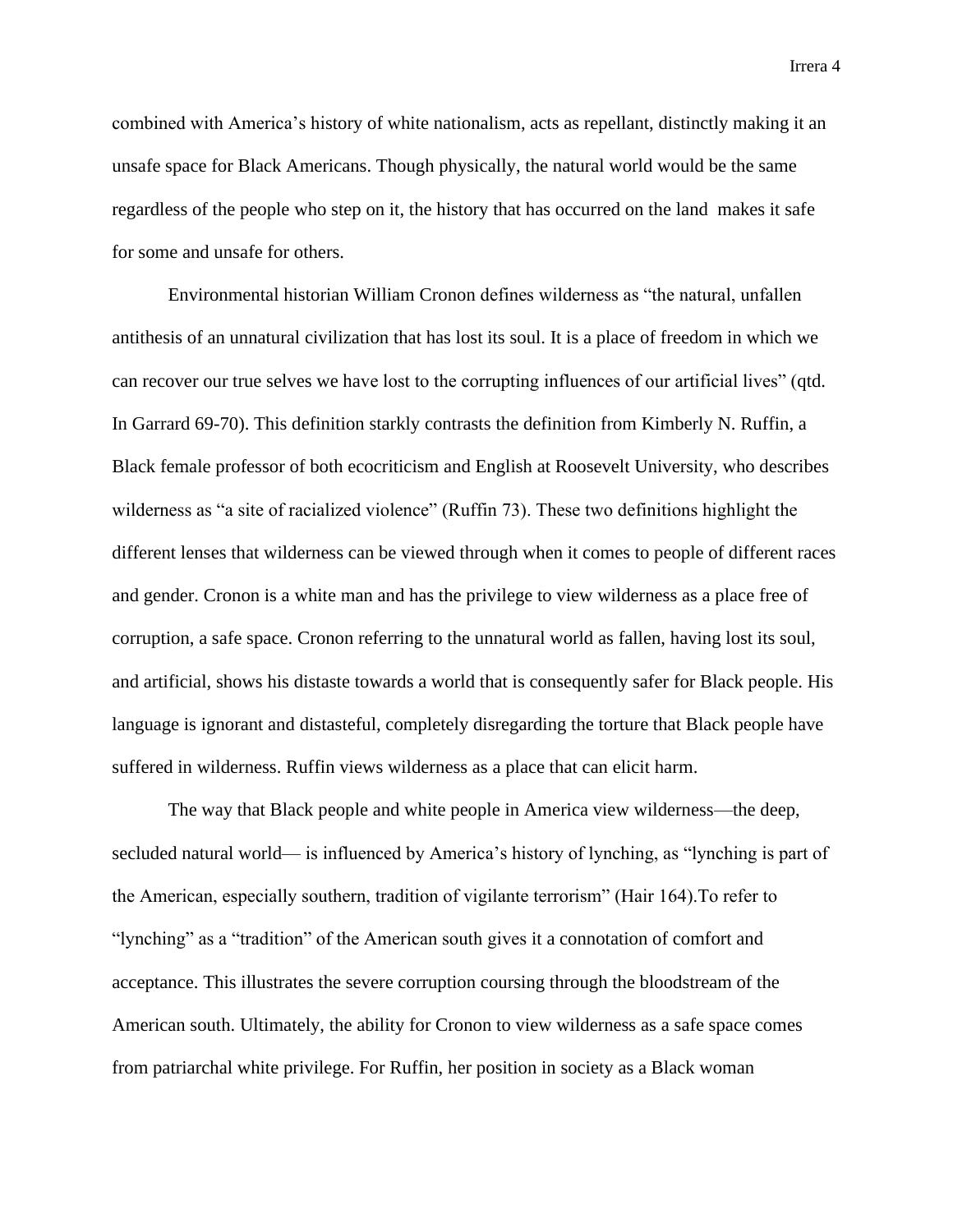contributes to the lens that nature is a place where Black people, and other marginalized groups, can be targeted without the safety measures of "unnatural civilization" (Garrad 69). The world of the unnatural contains measures that can protect Black people from how white people behave in the wild. A lynching is more likely to occur in the forest or by a river, where security is not in sight. Using "unnatural" as a descriptor for a safe space for Black people shows how unsafe the natural world is. Nature historically has provided a setting for white nationalists to get away with terrorism.

Various texts, ranging from nonfiction autobiographical essays, to novels inspired by historical events, convey the chilling relationship that Black people have with nature. Colorado State Professor Camille Dungy's article "Tales From a Black Girl on Fire, or Why I Hate to Walk Outside and See Things Burning" explores how America's racist history of lynching impacts her perception on the natural world as a Black woman. Her background as a scholar of environmental literature shows in her descriptions of her view of wilderness, as she is familiar with the elements of the land she includes in her writing. Similarly, Evelyn White, *San Fransisco Chronicle* writer and Black women's rights advocate, demonstrates in her essay "Black Women and the Wilderness" how the lynching of Emmett Till impacts the African American experience with nature, specifically for Black woman. Meanwhile, Shelton Johnson's novel *Gloryland* follows the experience of Elijah Yancy, a Black man who journeys across the United States to become a Buffalo Soldier in Yosemite. His journey is prompted by his father telling him to move, warning that their home in South Carolina is not a safe space for him. These works, compared to the experiences of acclaimed nature writers such as John Muir, demonstrate the inherent white privilege that comes with nature writing and experiencing the natural world as a whole. I will analyze historical events such as the brutal lynching of Emmett Till, as well as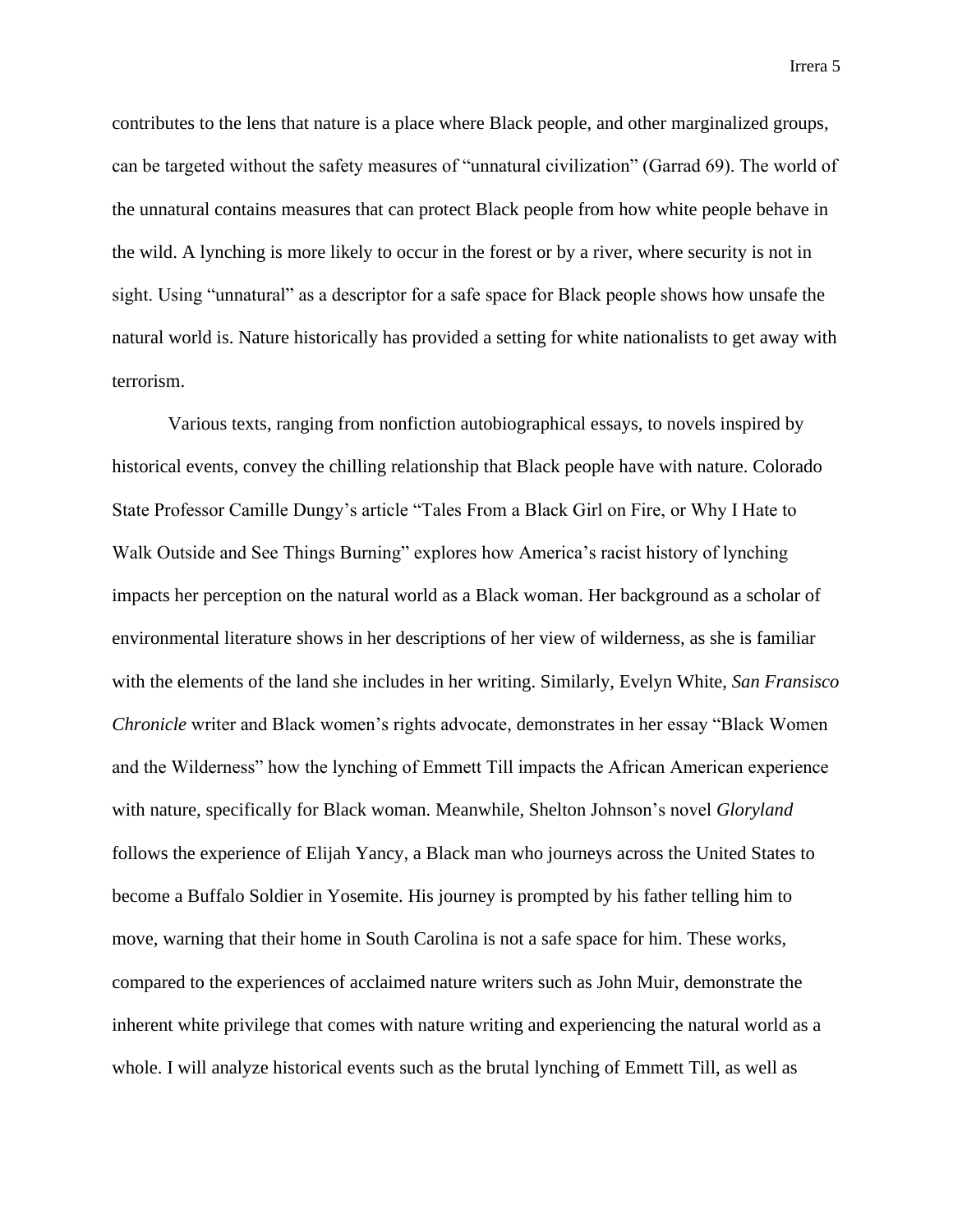recent lynching statistics, to demonstrate the relationship between the natural world and white violence towards Black Americans. Through these texts and historical events, I will illustrate how nature has not served as a safe space for Black Americans.

#### **White Wilderness: A Privilege**

Acclaimed white male nature writers, such as John Muir, have experiences with wilderness that differ significantly than those of Black Americans. In his autobiographical work *My First Summer in the Sierra*, Muir writes about his titular first experience in the mountainous Sierra. In this text, he uses stunning imagery to paint an alluring picture of the wilderness as a safe, spiritual place of bliss. In the chapter titled "In Camp on the North Fork of the Merced," he writes

After dark, when the camp was at rest, I groped my way back to the altar boulder and passed the night on it, --above the water, beneath the leaves and stars, --everything still more impressive than by day, the fall seen dimly white, singing Nature's old love song with solemn enthusiasm, while the stars peering through the leaf-roof seemed to join in the white water's song. Precious night, precious day to abide in me forever. Thanks be to God for this immortal gift.

Muir's experience in the wilderness is encapsulated in this quote, as it shows just how comfortable he is in the natural world. Muir is able to sleep in the wild, not afraid of the vast, open darkness. What constitutes a safe space for Muir, free from any harm in the wilderness, is primarily rooted in his privilege as a white man. Muir sees wilderness as divine, a gift from God. But who did God make this gift out to? To refer to wilderness under the blanket-term of a gift,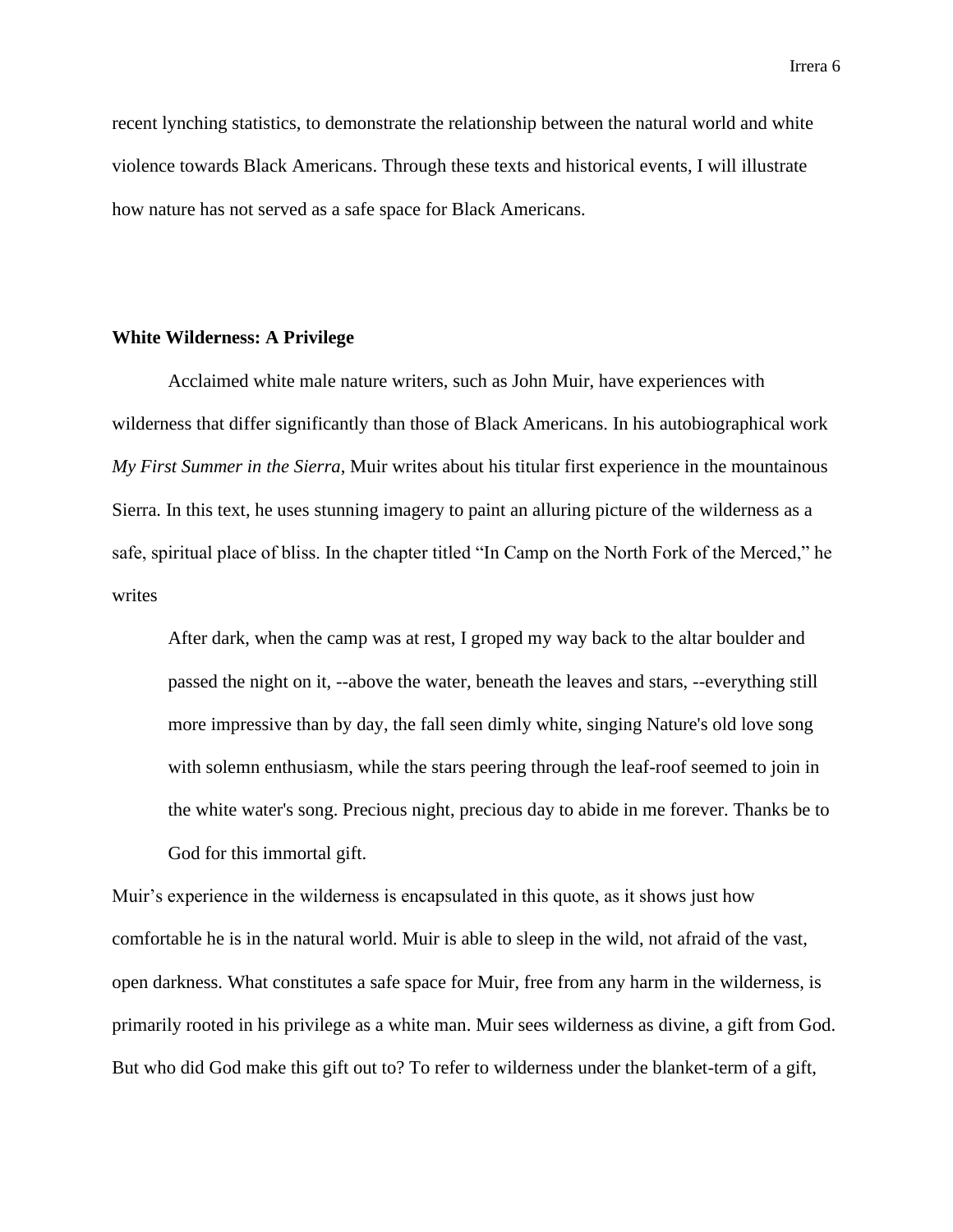Muir is disregarding all experiences that differ from his own. While that makes sense given the context of his autobiographical journaling, it distinctly serves as evidence that Muir was able to achieve success as a nature writer due to his privilege. God gifted Muir a beautiful landscape to explore and milk for his own success. No one would want to hurt a white man, for this gift was his and that was known. This gift of safety in the natural world was kept specifically by white people from Black people and other people of color. Specifically, white people have kept Black people as slaves and publicly humiliated and lynched Black people throughout American history. The American soil has been used by white people as a killing ground.

#### *Gloryland*

In contrast to Muir's real experience in the Sierra, Shelton Johnson's novel *Gloryland* follows Elijah Yancy and his experience crossing the United States as a Black man. *Gloryland* starts on Emancipation Day 1863 when Elijah Yancy is born. Yancy's birthday is significant as it pertains to the history of Black Americans' positionality in the United States. Emancipation Day marks the abolishment of slavery, but, despite this seemingly big step towards Black liberation, "lynching became more widespread in the Reconstruction years and was directed mostly at exslaves, because the free Blacks no longer valued as property, were often viewed as threatening the existence of white civilization" (Hair 164). Freedom was not automatically granted to all African Americans after Emancipation Day. Yancy described his experience being Black in the American South, as "There's one thing colored people in the South have in common with the dead. The dead have no rights" (Johnson 36). This comparison of being African American in the South to being dead, coming from a Black Southerner himself, depicts the magnitude of how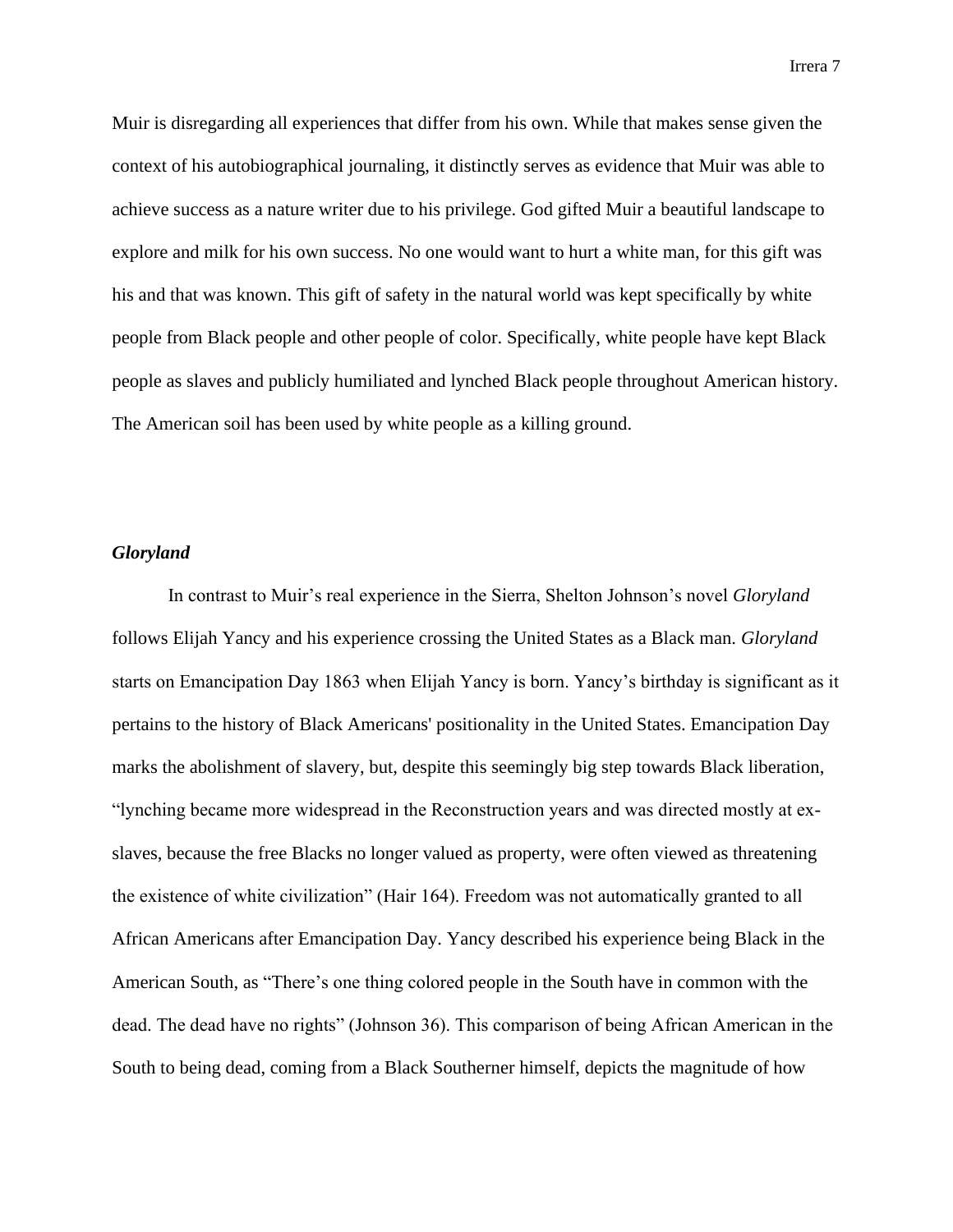subjugating life is for them in a Confederate state. They exist, but barely. What can they do that the dead cannot besides eat and breathe? Otherwise, their lives are confined to the walls that white America has built for them. Yancy's birthday is ironic, as is "Emancipation Day" itself, since any freedom he, or other Black people, is granted is a farce. Yancy is not given freedom through Emancipation Day but through his own journey out west to escape the American South.

A passage in *Gloryland* that particularly illustrates the relationship between the land and white on Black violence is when Elijah watches a lynching in the woods. When Elijah witnesses the lynching, he specifically describes the tree from which George Washington was hanged, saying "I wanted the branch to break or at least bend a little, but it was an oak and it was strong, and the weight of Mr. Washington was no weight at all to the oak ... Even the oak was still and calm, and I was mad that it would do such a thing" (Johnson 48). Elijah projects his anger at the Ku Klux Klan onto the tree. The white on Black violence is not what Elijah says he is mad at, but the oak tree. Elijah notes that the oak "was still and calm" and that angered him. He doesn't understand how the tree can simply exist and stand tall during such horror. On one hand, this anger is irrational, as trees are not sentient and are not able to be calm like Elijah says. On the other hand, Elijah's anger comes from a place where the tree is the only other witness of the lynching. Elijah is horrified that he watched George die, but also that nothing else changed around him. The tree was unphased. The outdoor setting in which the hate crime takes place is what Elijah responds to, suggesting that the natural world does not serve as a safe space for Black individuals, especially during the Emancipation and Reconstruction eras. The environment is a space where lynchings are able to occur. Through the ethnological lens, wilderness is a socially constructed phenomenon: a hunting ground for white people to play at. This gives nature the connotation that shapes Elijah's anger towards it. The natural structures, such as the large oak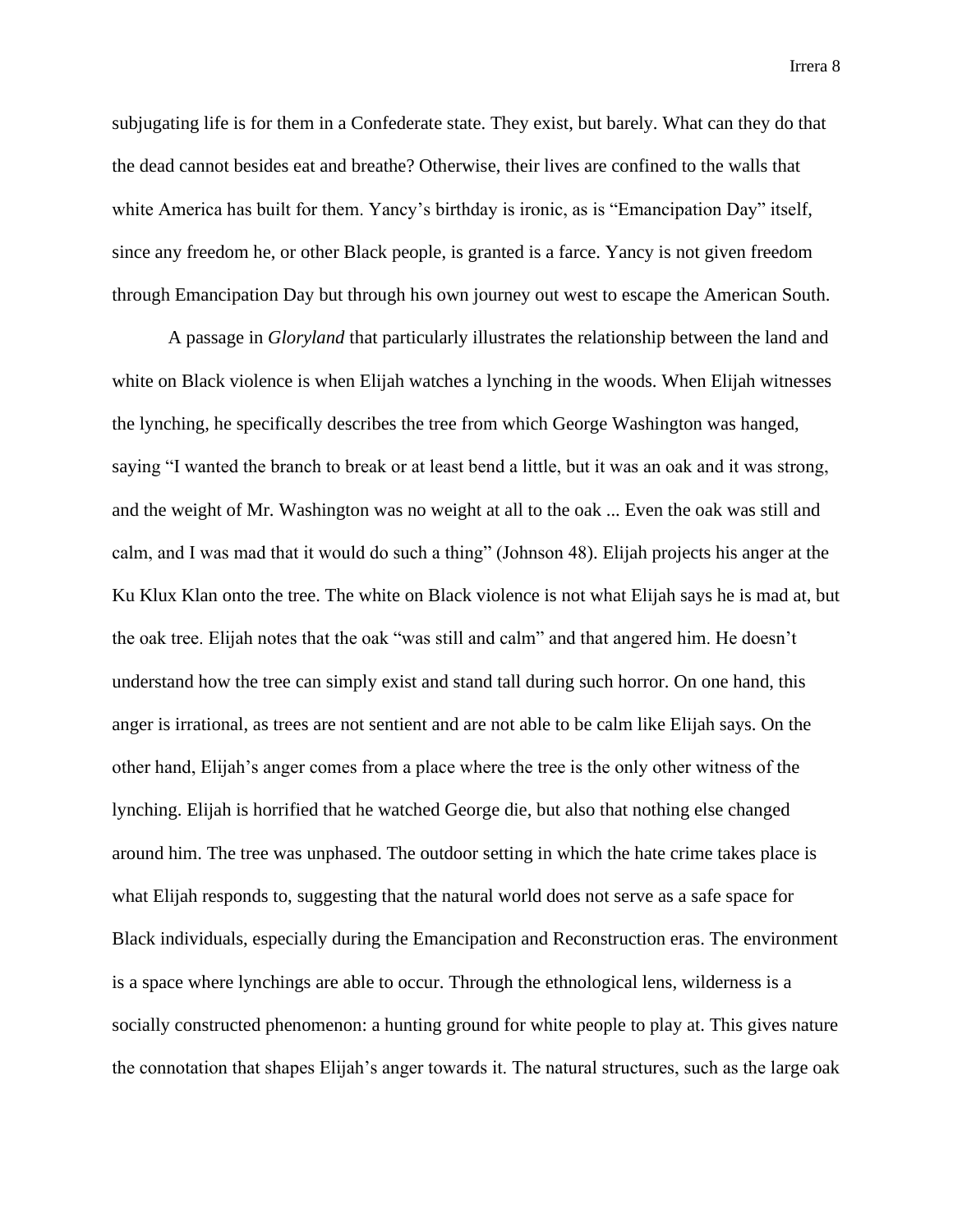tree, combined with the lack of other people, allows white nationalists to commit these atrocious hate crimes. Thus, this natural world is not a safe space for Black people because it allows for white on Black violence to occur.

The place-based plot of *Gloryland* demonstrates how certain spaces were safer than others for Black Americans in the Nineteenth century. For one, Spartanburg is a "civilized" area with people and industry. Elijah's relationship with Spartanburg, specifically the sidewalks, is one example of how certain spaces are specifically unsafe for Black people. Though they were built by Black people, the sidewalks were only meant for white people to walk on. Though they were built by Black people, the sidewalks were only meant for white people to walk on. This fact is unsettling to Yancy, prompting his decision to walk on the sidewalk. Elijah decides to walk on the sidewalk, noting that he had "never felt so alive before, and all it took was stepping up just a few inches onto that sidewalk" (57). Elijah's choice to walk on the sidewalk demonstrates a shift in the power dynamic of Spartanburg. Elijah took matters into his own hands and walked on the space that was not meant for him. He knew what he was doing. Elijah went "up" on the sidewalk, putting him at a more even status with the white oppressors. Walking on the sidewalk was an act of rebellion for Elijah, as demonstrated when he tells the readers that he "got back up on the sidewalk like [he] had every right to, and [he] didn't even say 'pardon' or 'excuse me'" (56). By stating that he got on the sidewalk like he had the right to, Elijah is implying that he normally does not have the right. Furthermore, Elijah drives home the fact that he really should not be on the sidewalk by noting that he did not even say "pardon" or "excuse me" for simply being in the space of the sidewalk. Normally, Black people would not be allowed on the sidewalk, a clear, unspoken social law. Yet, Elijah went against this and did not even ask for permission from the white man. *What made a space safe for Black people during the Nineteenth*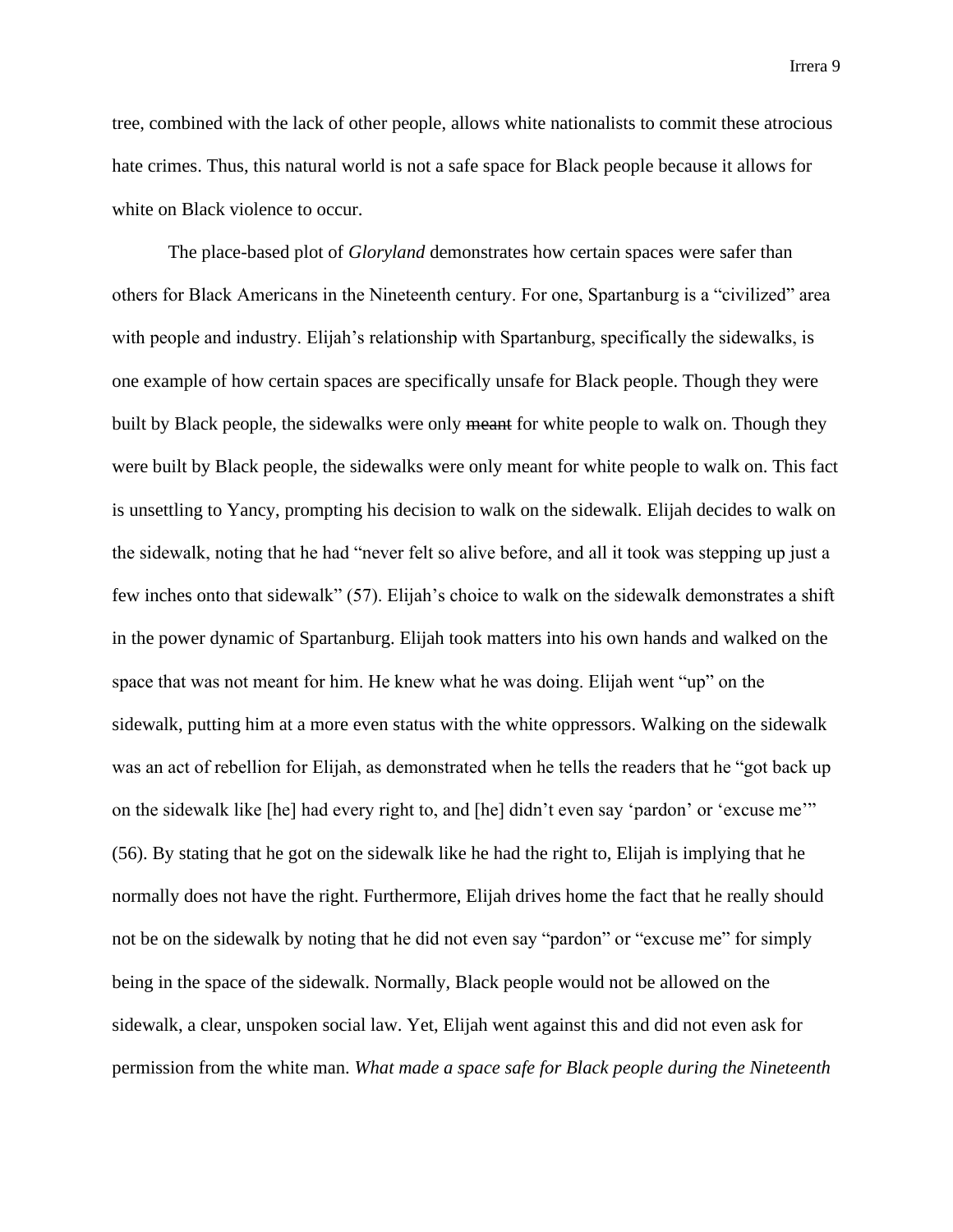*century were the people inhabiting it.* If it was a space occupied by white people, then the permission of the white man is what would or would not make it safe. Elijah's walking on the sidewalk is a prominent exception to this rule, as he safely escapes danger from a seemingly unsafe area for Black people.

Despite Elijah's success with the sidewalk, we know that the sidewalk is an unsafe space for him because his father tells him that he thinks "Spartanburg ain't a good place for [Elijah] no more. As a matter of fact, I'm certain of it. I mean, it's never been a good place for someone colored, but now it's worse cause you're grown up" (65-66). Elijah's father explicitly states that Spartanburg is not a safe space for Elijah as a Black man. The word choice of "good place" parallels the connotation that comes with "safe space." A good place is one that would allow for safety. If Spartanburg is not good, it cannot be safe. Community researcher Zanib Rasool views "safe spaces as being enshrined in the everyday, where new knowledge is being created and shared" (Rasool 113). To view safe spaces as being a space that is safe every day, Spartanburg would thus not be considered safe for Yancy. During the Emancipation era, South Carolina was not a state that granted Black people freedom. Elijah is acting too free given the restrictions on Black people in Spartanburg. Elijah is more likely to act out and think for himself, as demonstrated through walking on the sidewalk, according to his father. Thus, Spartanburg is not a safe space for Elijah, despite it being his home. Home is not always a space that elicits safety, despite the comfortable connotation the word carries with it. Doing something as small as walking on the sidewalk could have landed Elijah with the same fate as George Washington. Elijah's father's telling him to move is what prompts Elijah's course of action throughout the rest of the novel: the journey to find a safe space.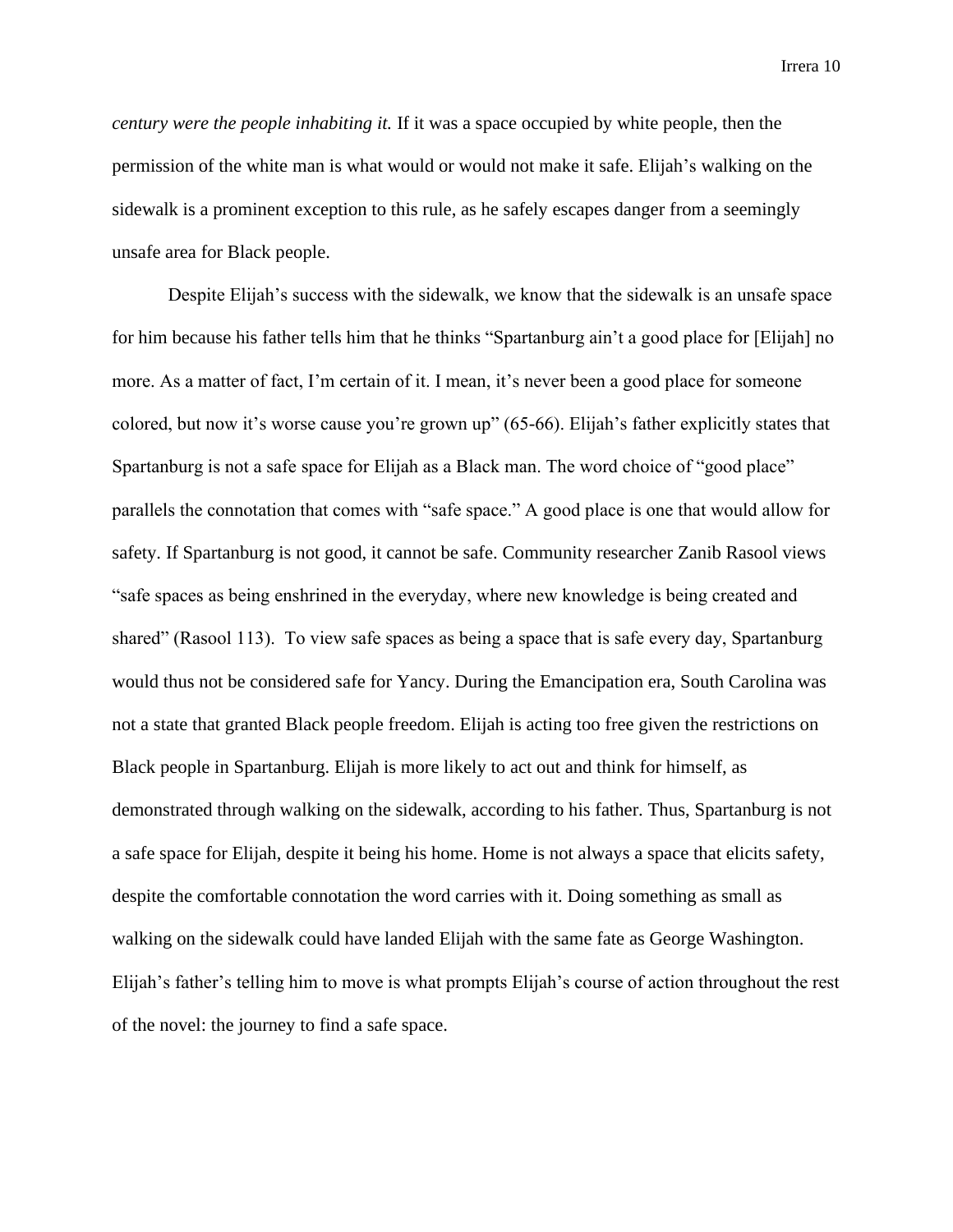The role of a soldier, in uniform and armed, puts Elijah at the head of the social order. He even gains leverage above white people, as shown through his encounter with Mr. Unimportant. Mr. Unimportant is at the mercy of Elijah, who has the power to set him free or to hand him over to Corporal Bingham. Mr. Unimportant realizes Elijah's authority through his soldier uniform, and his tone shifts from snarky to helpless, "like he was talking to a dog that he suddenly realized had teeth and wasn't friendly" (176). Yosemite becomes a safe space for Yancy once he has the soldier's uniform on and the extension of protection from the United States government. Mr. Unimportant asks Yancy to grant him permission to leave, saying that he must be on his way "With your permission, of course" (176). Now, it is Yancy, a Black man, having power over this white man. Before granting him permission, Yancy "waited a minute, holding his eyes" (176). This entire exchange illustrates how Yosemite becomes a safe space for Yancy once he becomes a soldier. Yancy transcends the social hierarchy, and knowing that he has the protection of the government behind him as a soldier, Yancy thus has more power than Mr. Unimportant, a white civilian. Through the extension of White privilege that comes with being a soldier, Yosemite becomes a safe space for Elijah Yancy. The safety is in Elijah's uniform, and therefore puts into question what safety truly means if it is only granted through the extension of whiteness. In *Gloryland*, safety only exists at the helm of white hands.

Yancy found a level of safety in Yosemite, which can be attributed to his status as a Buffalo Soldier. This raises the question of what safe spaces truly look like in nature. Safety is hierarchical, and race is prestigious. In *Gloryland*, white people are at the top of the food chain, and the Natives are at the bottom, despite being on their own land. The Buffalo Soldiers were a product of Congress' Army Organization Act, passed in 1866. Some of the responsibilities of the Buffalo Soldiers consisted of "help control the Native Americans of the Plains, capture cattle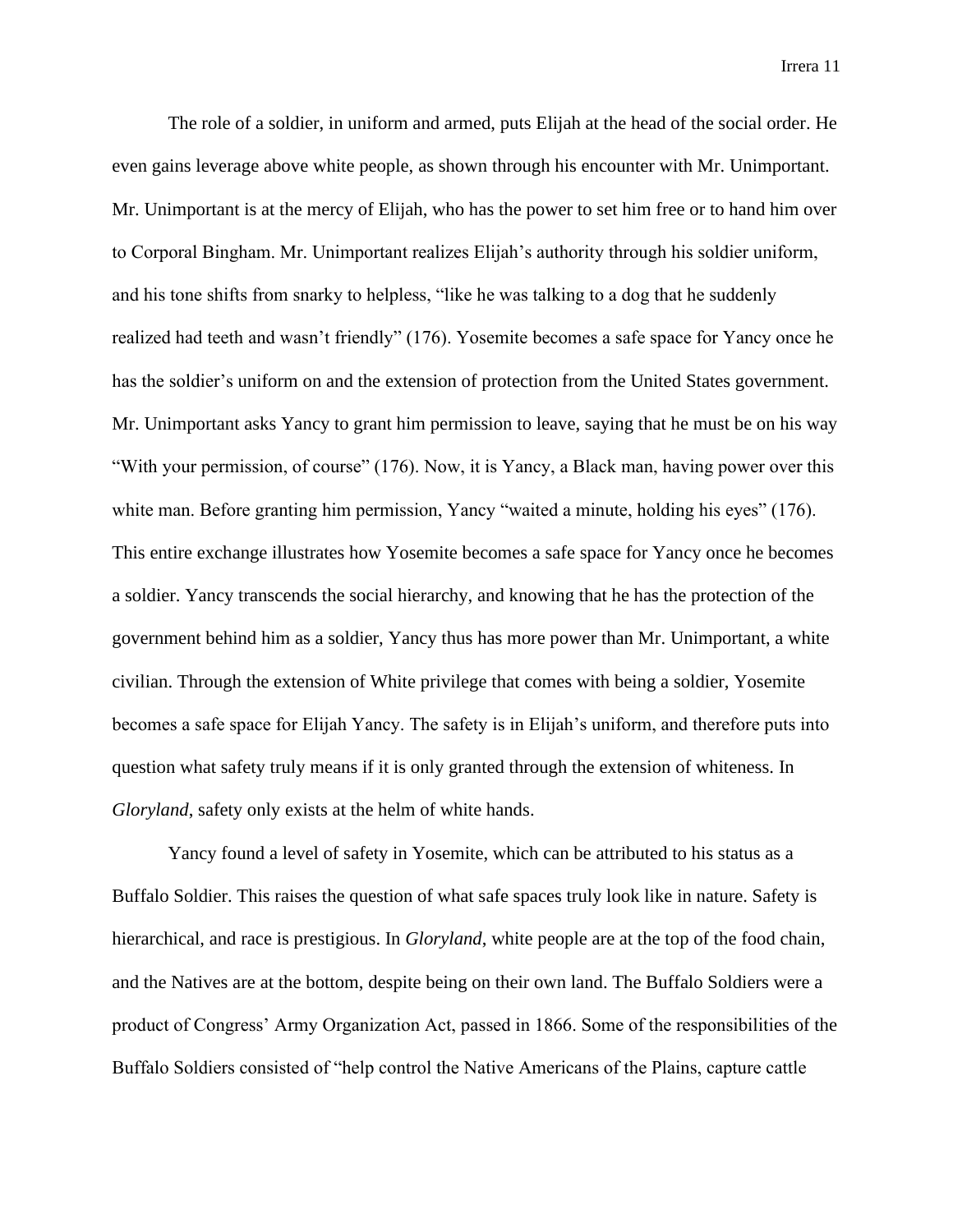rustlers and thieves and protect settlers, stagecoaches, wagon trains and railroad crews along the Western front" (*History.com*). The control that the Buffalo Soldiers have over the Native Americans of the Plains demonstrates the racial hierarchy at the helm of Elijah's occupation. A white Congress used Black soldiers to control Native Americans. Safe spaces in nature are directly related to race. With white people in control of the land and Congress, they get to pick and choose who gets to experience the natural world as a safe space. Thus, this implies that the safety in question is safety from white people and their abuse of power.

Elijah's encounter with the Native American woman and her child demonstrates his white extension of power. They are distinctly uncomfortable by the presence of a soldier in their homeland, which can be demonstrated Elijah says "How do you tell someone you ain't a threat when you're a soldier wearing a uniform and carrying weapons, and they're Indian?" (203). By referring to himself as "a soldier wearing a uniform and carrying weapons," and the Native American woman as just an "Indian," Elijah is distinctly separating himself from her. His security as a soldier comes at the expense of other people of color, specifically indigenous Americans. This is a result of Congress—white authority figures using their power to place the responsibilities of "managing" Native Americans on Black Americans, ultimately pinning minority races against one another.

Johnson himself is a park ranger and used *Gloryland* as a vessel to rewrite history. With the inclusion of the epigraphs beginning each chapter, Johnson's novel serves as a platform to amplify Black voices and their experience with the natural world during the formation of the National Parks. Johnson refers to his duty as being a "spokesperson for the dead" (Nelson). This responsibility allows Johnson to put African Americans in touch with their direct or indirect connections to the Natural Parks. Buffalo Soldiers were crucial in the maintenance of the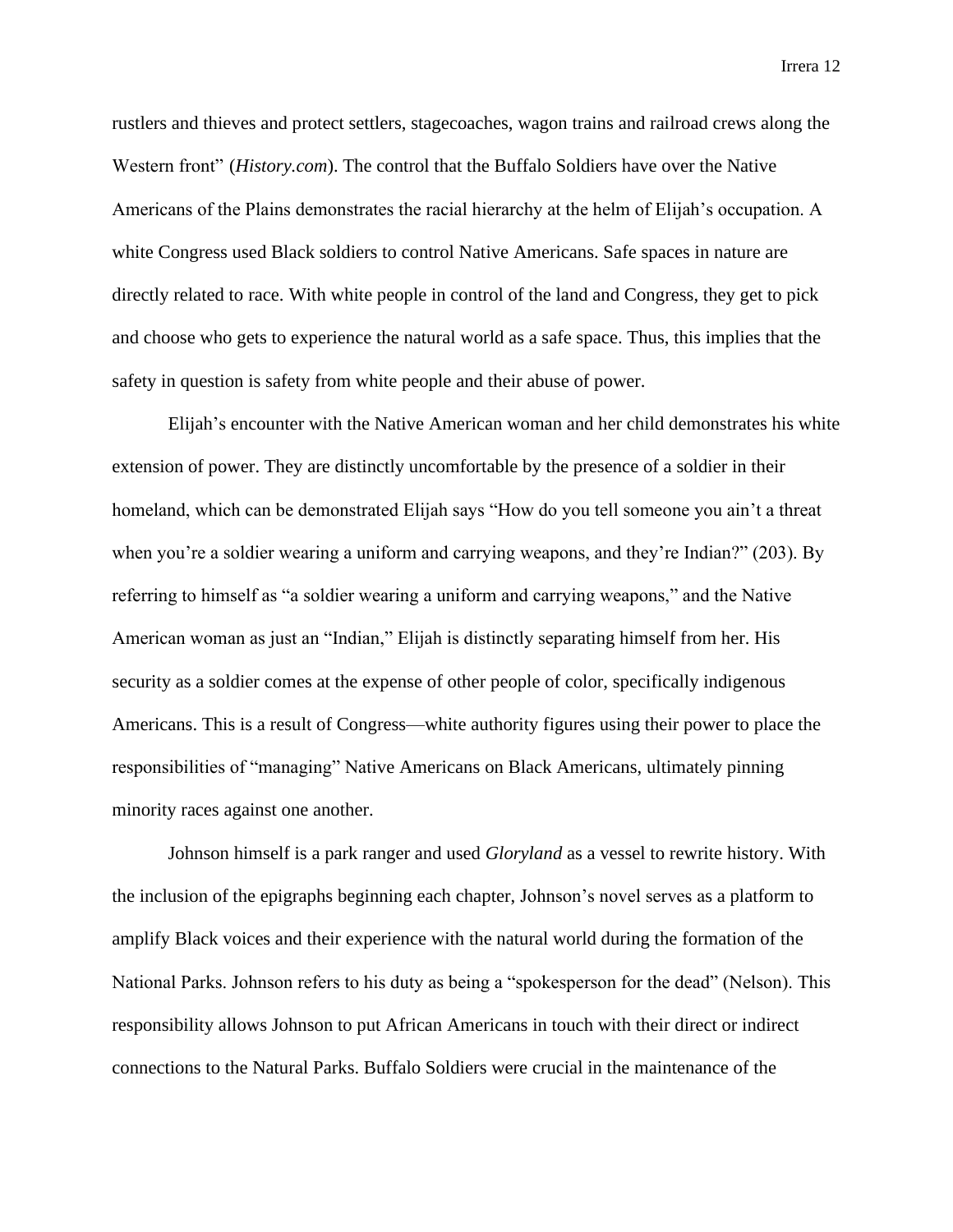National Parks yet do not get full recognition for this. Johnson refers to this lack of acknowledgement when saying "It's a great story and people don't know about it. [...] It's not just an African-American story. It's an African in the Americas story" (Nelson). Referring to the Buffalo Soldiers as "Africans in the Americas story" illustrates the separation between African Americans and the America they live in. America collectively is a space built on the exploitation of African Americans. The sidewalks in *Gloryland* are built by Black people "but colored folks had to walk in the dirt of the street, and that never made any sense to [Elijah]. Why build something you can never use?" (52). Through Elijah Yancy in *Gloryland*, Johnson is able to tell his own story as a park ranger, but more importantly the story of other Black people trying to find their place in the natural world.

## **Emmett Till**

Less than 100 years after the fictional tale of *Gloryland* takes place, a true event went down in American history as one of the most brutal lynchings of all time: the murder of Emmett Till. Till was just 14 years old when he was murdered in Money, Mississippi by Roy Bryant and J.W. Milam for allegedly whistling at Roy's wife, Carolyn. In the early hours of August 28, 1955 Bryant and Milam abducted Till from the house of his uncle, Mose Wright. They then proceed to violently murder Till, eventually dumping his body in the Tallahatchie River only to be discovered three days later. Bryant and Milam "savagely pistol whipped him, gouged out one of his eyes, ripped his tongue from his mouth, [and] knocked the back of his head off" before throwing him in the river (Kolin 259). Till's horrific cause of death illustrates how many different forms lynchings can take.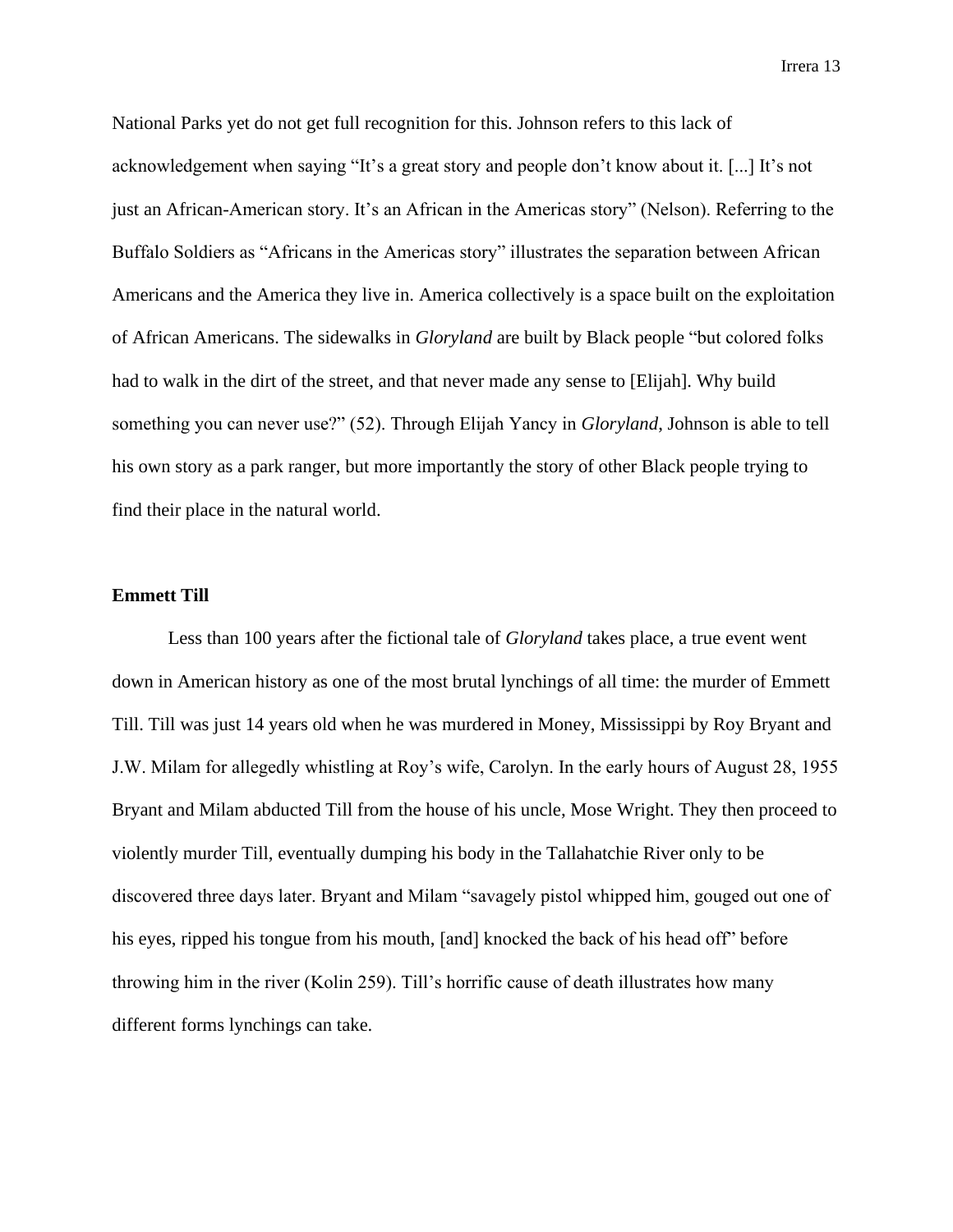The corpse was completely unidentifiable, and Wright was only able to recognize the corpse as his nephew due to an engraved ring that Emmett was wearing when he was abducted. His mother, Mamie Till, held an open-casket funeral which allowed for the media to truly visualize how brutal Emmett's lynching was. A child was fatally injured beyond recognition. Rather than just hearing that a child was murdered, people across the country were able to see the murdered child and the horrific extent to which these white men murdered him. Despite Mamie's efforts to show the public how brutally her son was murdered, the jury found Bryant and Milam not guilty. Emmett's highly publicized death provides a new perspective on the role that the environment plays in America's deep history of lynchings. The manner of Till's gruesome death is significant to the conversation of safe spaces in relation to the natural world, and how wilderness is specifically an unsafe space for Black Americans due to how white people infiltrate it.

Till's death sparks the conversation: what constitutes a safe, or unsafe, space for Black Americans? Mississippi during the 1950s was plagued by lynchings and racial discrimination. Till did not even survive a vacation down south to visit a family member. This space was specifically unsafe for Till, a fourteen year old Black boy, due to its political and social climate. America saw what was done to Till, how racism physically manifested itself into his horrific fate, yet let the murderers get away. Till is one of thousands of Black people lynched on American soil. However, his case is unique in the sense that his body was publicized and his killers were brought to court. Nevertheless, these efforts proved futile, as the guilty men walked away free. This fate proves how unsafe the American South was for Black people. The Mississippi wilderness served as a space where white men were able to enact and get away with a hate crime against a Black boy.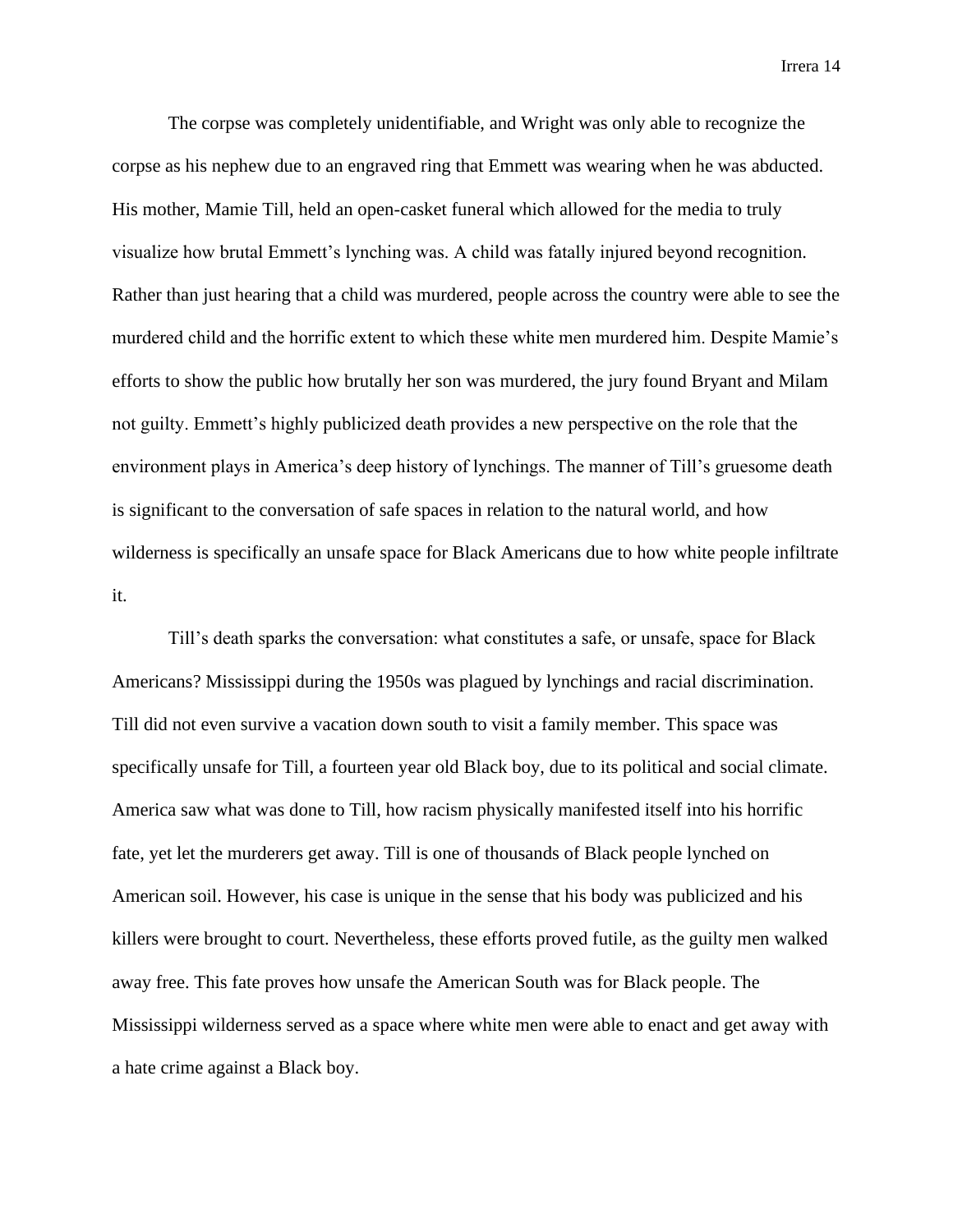Till's death also was a massive component of the Civil Rights Movement, sparking iconic actions prominent to the movement's progress. For example, "Claiming that she was inspired by Till's murder, Rosa Parks refused to move to the back of a Montgomery, Ala., bus just three months after the trial" (Kolin 259). The lynching of Emmett Till, a publicized event that showed Americans just how unsafe wilderness was for Black people, was a tragic catalyst for a string of movements in the fight for racial justice.

## **Wilderness for Black Women**

While *Gloryland* focuses on a male's tale navigating the racism-gripped wilderness, this oppression is not gender exclusive. In her essay "Black Women and the Wilderness," Evelyn White explores connections between race, nature, gender, and American history, referencing the case of Emmett Till. While reflecting on lynching cases of Black American youths, White writes "In [Till's] pummeled and contorted face, I saw a reflection of myself and the blood-chilling violence that would greet me if I ever dared to venture into the wilderness" (White 1065). Here, White, a Black woman, is demonstrating the parallel between racial violence towards Black people and the environment. White views what happened to Emmett, or at least the magnitude of the brutality, as a result of the environment he was lynched in. No one was able to hear Emmett scream in the wilderness just as -no one (besides Elijah), was able to witness the fictional lynching of George Washington in *Gloryland*. Despite witnessing the lynching, Elijah was not able to help George, for if he tried to help in any way he most likely would have suffered the same fate. The images of 14 year old Till's "pummeled and contorted face" scarred White's mind, instilling a fear of wilderness in her. This demonstrates how the oppressive dominance wilderness has on Black Americans applies to all genders.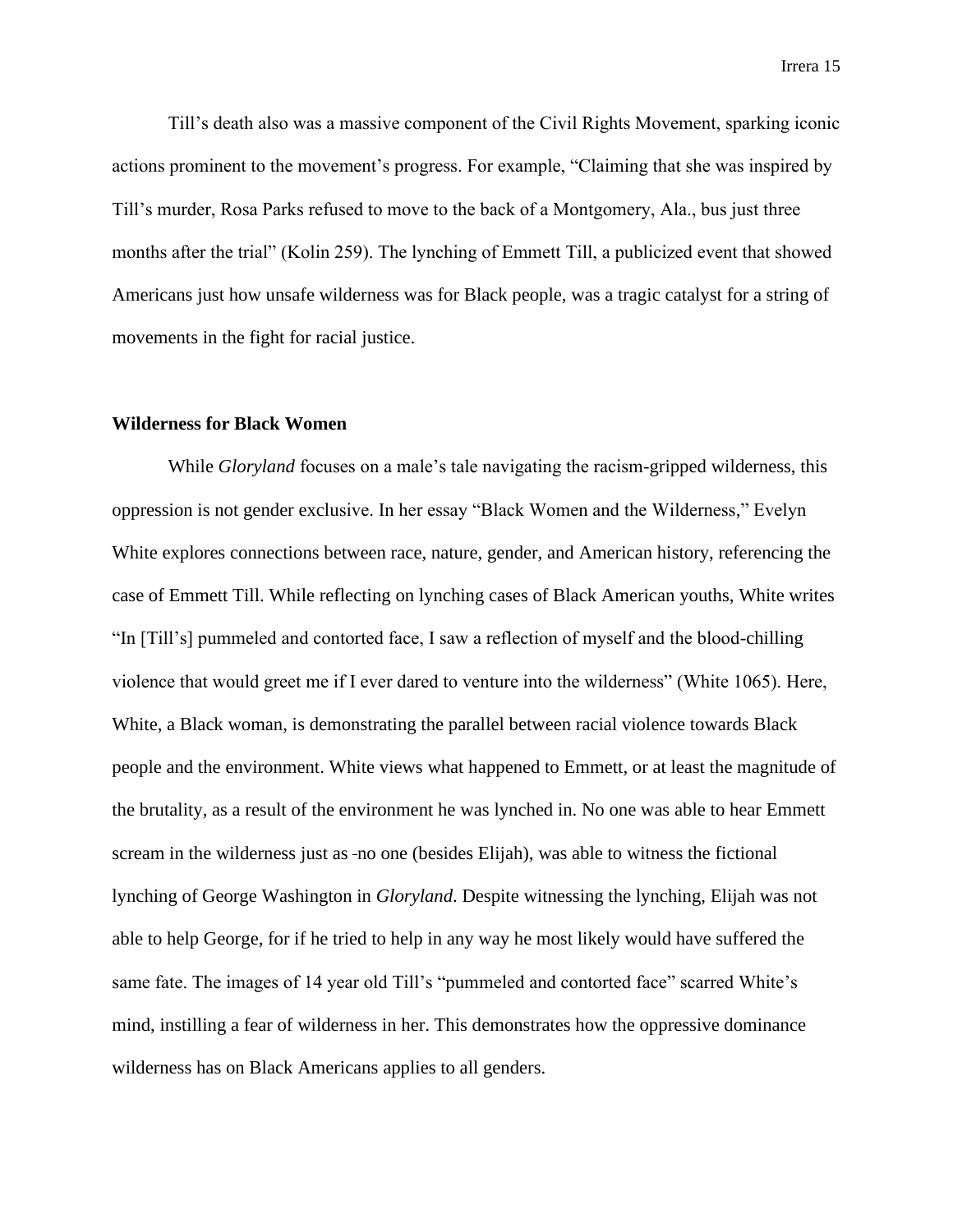Similar to Evelyn White, Camille Dungy writes about her experiences with nature as a Black woman, and how the history of racial violence in America has impacted her perspective in "Tales From a Black Girl on Fire, or Why I Hate to Walk Outside and See Things Burning." Outwardly, Dungy highlights how America's racist history influences how she views the natural world, specifically fires, noting that she "Came to associate open fires with historically informed terror" (Dungy 29). The word "informed" cements the notion that Dungy's viewpoint is one that is backed by objective parallels between fires and racial violence. As seen in *Gloryland* when George Washington is lynched, a common theme with lynchings was that the bodies were often burned postmortem. This association instilled a fear, or general aversion, to flames in African Americans including Camille Dungy. While exploring the deep country wilderness, Dungy uses rich imagery to illustrate how the neutral elements of nature can come to resemble a lynching scene. Dungy describes the scene of stumbling upon a bonfire in the wilderness, mentioning how "Dead ropes of kudzu dangled here and there" and that the campers' "bright skin glowed pinkly in the light of a ten-foot fire" (Dungy 29). The nature imagery of dangled kudzu, combined with the haunting vision of white faces illuminated by a roaring flame, mimics the scene of a lynching.

What Muir finds beautiful is what Black women like Evelyn White and Camille Dungy would find horrifying. The outdoor space that would swallow the screams of victims of racial violence is the space that Muir views as God's immortal gift. This signifies a connection between whiteness and privilege, and how the wilderness is experienced through the basis of race. White men in specific get to experience nature without fearing that they will be attacked for their race or gender. They get to experience nature for what it has to offer, the sweetness and beauty of "Nature's old love song" (Muir). Meanwhile, White experiences nature with caution, as she fears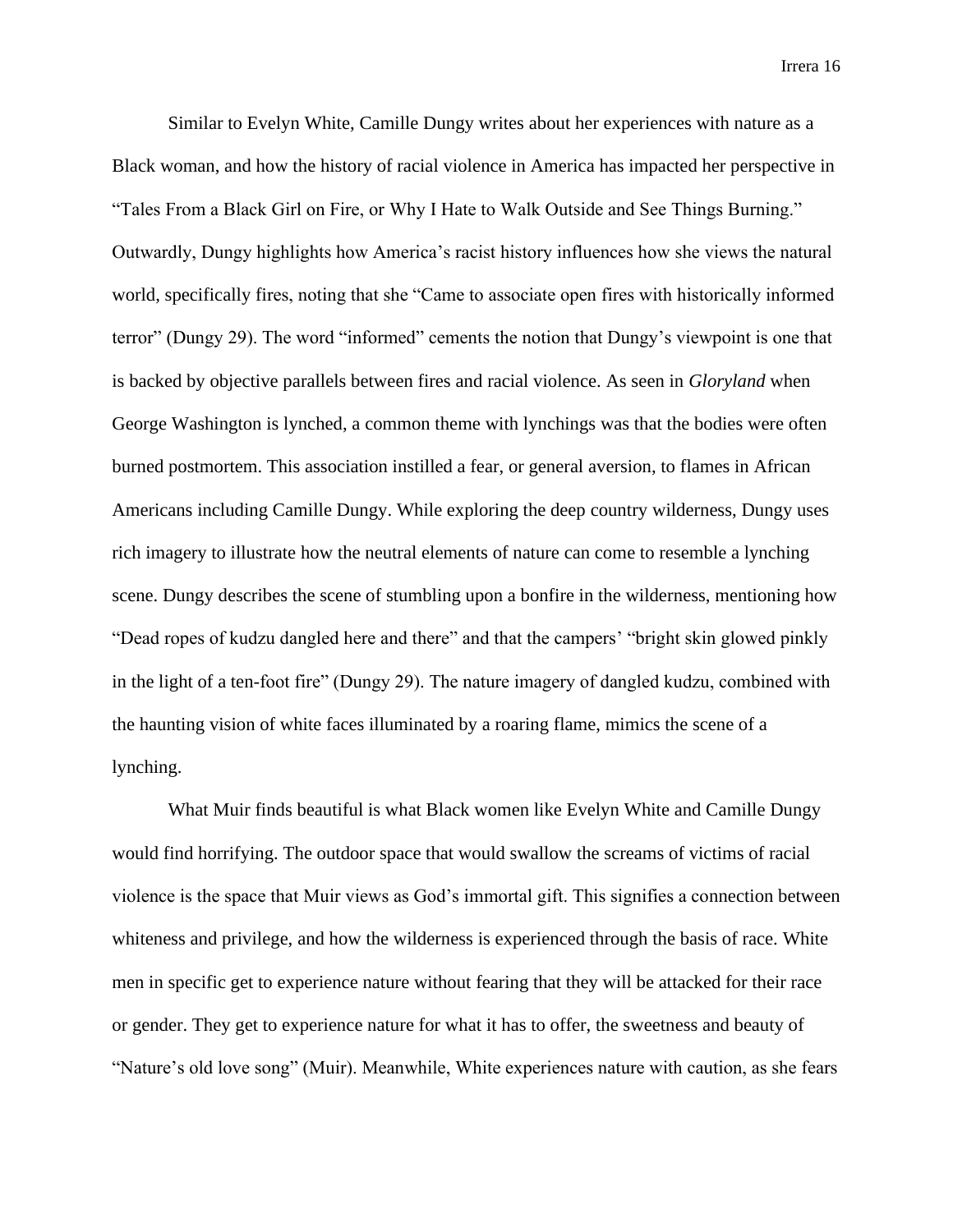she will be a victim of "blood-chilling violence" as a result of her race and gender (White 1065). Additionally, White writes "I was certain that if I ventured outside to admire a meadow or to feel the cool ripples in a stream, I'd be taunted, attacked, raped, maybe even murdered because of the color of my skin" (White 1063). White explicitly stating how she feared for her life whenever she would try to enjoy nature further supports the notion that her experience as a Black woman cements nature as an unsafe space. It is therefore impossible for White to enjoy wilderness, because of the threat that white people would impose if they shared the space. White explicitly mentions that the violence would be "because of the color of [her] skin." White sees herself in Till, and ever since seeing his corpse, that image traumatizes her, causing her to view nature as an unsafe space for Black people in general.

For Dungy, this element of danger comes from the relationship between "history and experience," resulting in a "fear of violence against the body to those bonfires, the trees and the woods that permitted them, and the people who allowed them to blaze" (Dungy 31). Similar to Elijah's anger at the tree during George Washington's lynching, Dungy relates the elements of the natural world to the acts of terrorism. Specifically, Dungy says that "the trees and the woods" "permit" the lynchings. By suggesting that natural structures and the people who allowed the blaze are the forces that permitted the deaths, Dungy is putting wilderness at an equal level of evil as the terrorists themselves. There is an unnatural blame put on nature, when in reality, it is the people who tie the noose and light the fires.

## **Lynching as Seen in Pop Culture**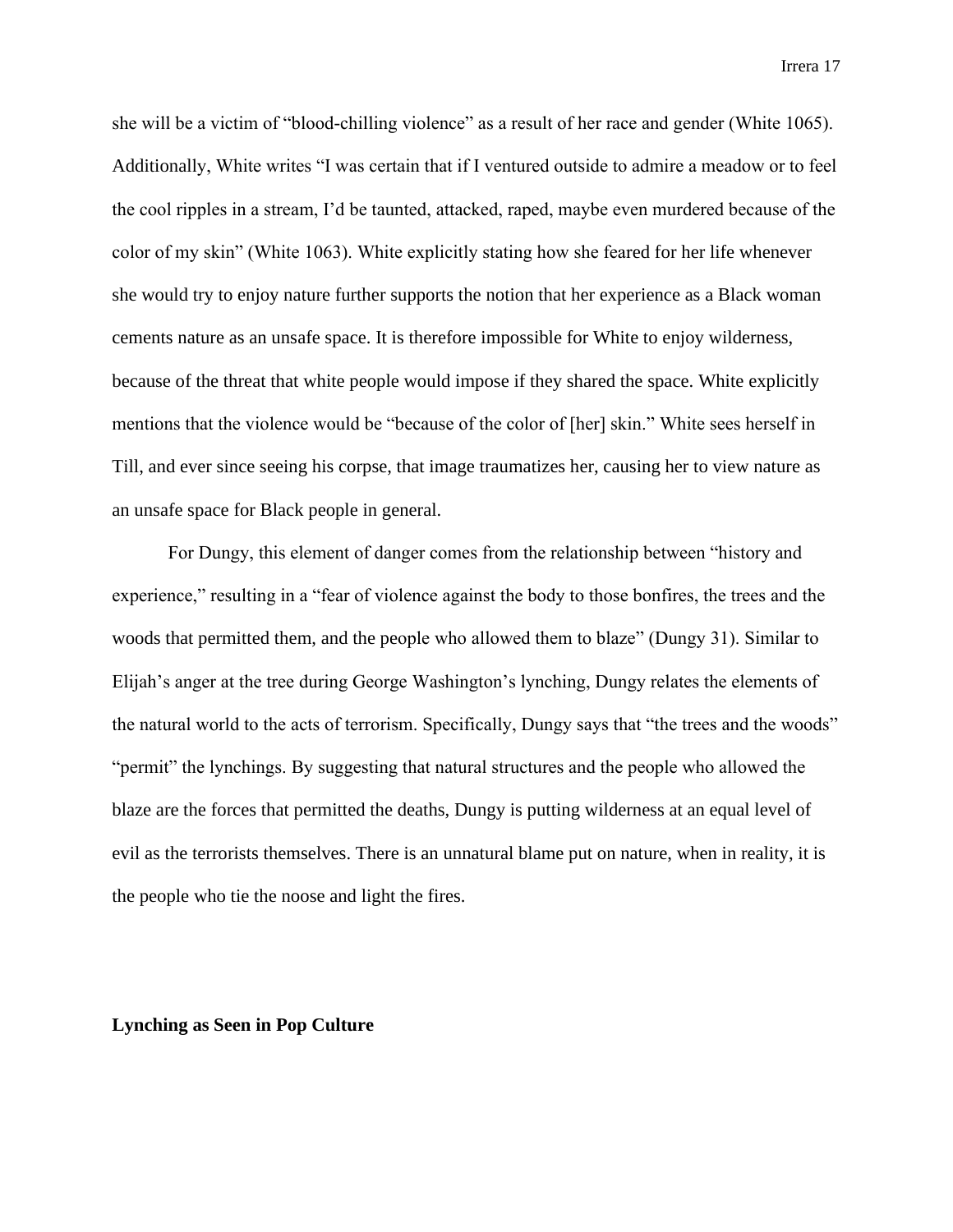Lynching is not terrorism of the past. The effects of lynchings throughout history still resoundingly impact the way in which America functions today. Lynchings themselves still occur. There is no escaping the impact of lynching culture, especially not from the south. Though many Black people fled the south, "these largely involuntary relocations compounded the trauma suffered by terror survivors, even as leaving the South improved their physical safety" (Stevenson). Having to flee your home to survive is not freedom. Though spaces such as the north, or for Elijah, the west, may be safer, the act of relocating brings trauma. There are safer spaces, but not truly safe spaces for Black people in America. Between 1880 and 1930, "more than three thousand Black men, women, and children were lynched across the United States" (Young 640). This massive number of Black people killed simply for being Black is a giant stain on American history, thus resulting in the creation of many pieces of art, which serve purposes such as to acknowledge and educate.

Lynching and terrorism still run through America's veins, as the country is literally founded on the exploitation and abuse of African Americans. The regions of the country where the most lynchings took place are the places that most blatantly show the effects of racism, as "lynchings occurred in communities where African Americans today remain marginalized, disproportionately poor, overrepresented in prisons and jails, and underrepresented in decision making roles in the criminal justice system—the institution most directly implicated in facilitating lynching and failing to protect Black Americans from racial violence" (Stevenson). Today, wilderness still holds a connotation that separates it from civilization. This distinction is one that has been used against Black people, weaponizing the wilderness as a place for white people to murder and Black people to be murdered. Music and art are media that have been used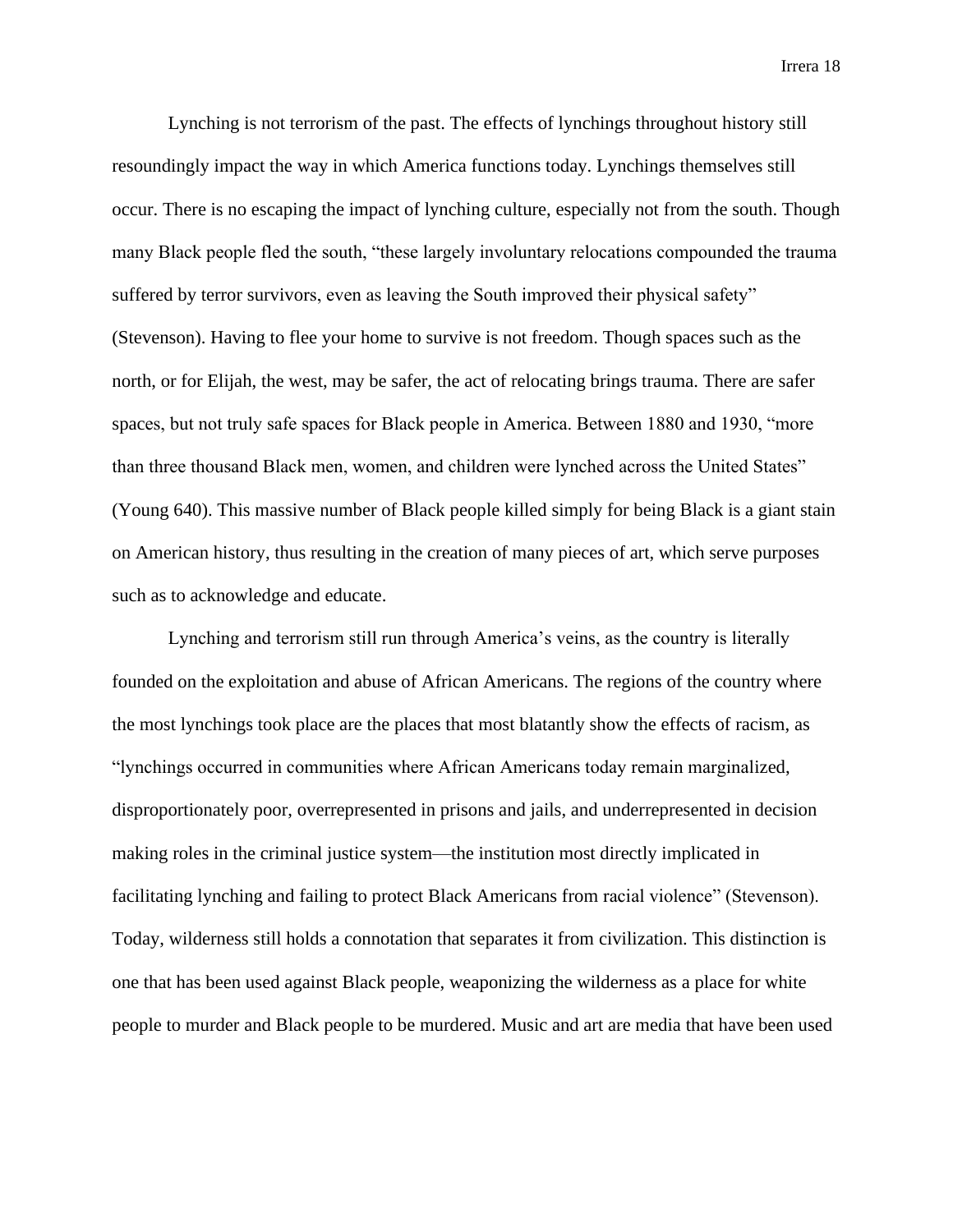to express how the natural world contributes to an unsafe space for African Americans in pop culture.

The idea of nature being an unsafe space for Black Americans is present in creative works apart from literature as well. Billie Holiday's song "Strange Fruit" explores the act of lynching through the metaphor of fruit. The song was originally written in 1937 by Abel Meeropol. Released in 1939, Holiday's covers of "Strange Fruit" became some of the most prominent versions of the song, and ultimately "landed her in prison [and] banned her from select nightclubs" (*Genius*). Nevertheless, she performed the song frequently throughout her career, using her platform to call out the white on Black violence. Holiday was dedicated to the song and amplifying the Black experience in the south, and it ultimately "played a large factor in her untimely passing in 1959" (*Genius*). Holiday died from liver disease, and this shows the indirect way in which racism killed her. Through singing "Strange Fruit," Holiday dealt with tremendous stress, such as prison, and it can be inferred that her struggle with alcoholism was a product of this discrimination. Fighting for Civil Rights played a role in Holiday's tragic passing, despite looking different from other lynchings or assassinations of prominent Civil Rights figures.

The first verse of Holiday's song goes "Southern trees bear a strange fruit / Blood on the leaves and blood at the root / Black bodies swinging in the southern breeze / Strange fruit hanging from the poplar trees" (Holiday). This imagery shows Black bodies swinging from the trees of the South. These bodies, in their state of decay, are the product of the southern trees, swinging in the southern breeze, highlighting the frequency of lynchings in this region specifically. Blood is on the leaves, the endpoint of the crop, and at the root, the very beginning of the crop. This crop is riddled with blood. "Poplar trees" are cottonwood trees. Though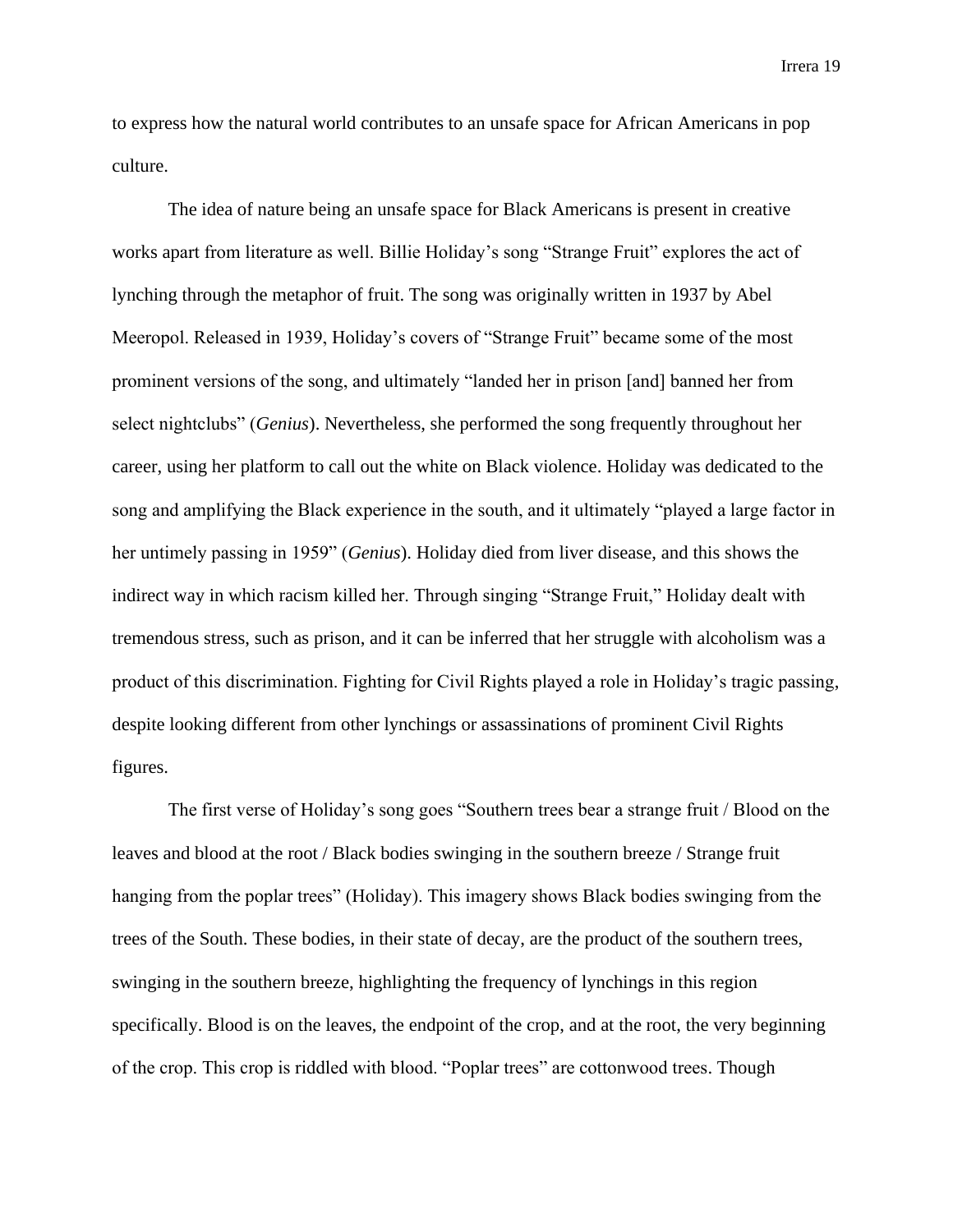cottonwood trees and cotton are not the same, the similarity in name parallels the brutality that slaves were forced to endure in cotton fields. The relationship between the cotton crop and the crop of Black bodies blurs the boundaries between the people who work in the fields and the fields themselves. Despite slavery being emancipated when Holiday sang this, this image is a nod to how little has changed. Though slavery is abolished, Black people are still abused and lynched at the hands of white people.

In the second verse of "Strange Fruit," Holiday sings ["Pastoral scene of the gallant south](https://genius.com/1964732/Billie-holiday-strange-fruit/Pastoral-scene-of-the-gallant-south) / [The bulging eyes and the twisted mouth"](https://genius.com/2513009/Billie-holiday-strange-fruit/The-bulging-eyes-and-the-twisted-mouth) (Holiday). The description of the American south as "pastoral" gives the land specifically a positive connotation. A pastoral setting is one that cultivates life, specifically based on the land and its lushness. Yet, Holiday is singing about precisely the opposite of this. The southern land is the antithesis of life-bearing for Black people. Here, the natural world is the stage for a murderous "gallant south." Holiday's referring to the south, which was crawling with racism and infested with lynchings at the time, "as gallant" is a nod to the white nationalist mindset that accompanied the vigilante terrorism. It was a killing ground. Immediately following the description of the pastoral south is the graphic description of a lynched body. This powerful juxtaposition showcases the deadly relationship that Black people had with the wilderness. Additionally, the following lyrics of the second verse ["Scent of](https://genius.com/16611387/Billie-holiday-strange-fruit/Scent-of-magnolias-sweet-and-fresh)  [magnolias, sweet and fresh](https://genius.com/16611387/Billie-holiday-strange-fruit/Scent-of-magnolias-sweet-and-fresh) / [Then the sudden smell of burning flesh"](https://genius.com/16611393/Billie-holiday-strange-fruit/Then-the-sudden-smell-of-burning-flesh) parallel themes earlier highlighted in this paper surrounding the presence of fires at lynchings (Holiday). The natural world offers smells of sweet flowers, yet it is a place where Black people like George Washington are burned to death by white nationalists. Sweet flowers contrasted against the rancid smell of burning flesh emphasizes the horrific sensory experience that is a lynching. The overall metaphor of lynched Black bodies being a strange fruit implies that they serve a purpose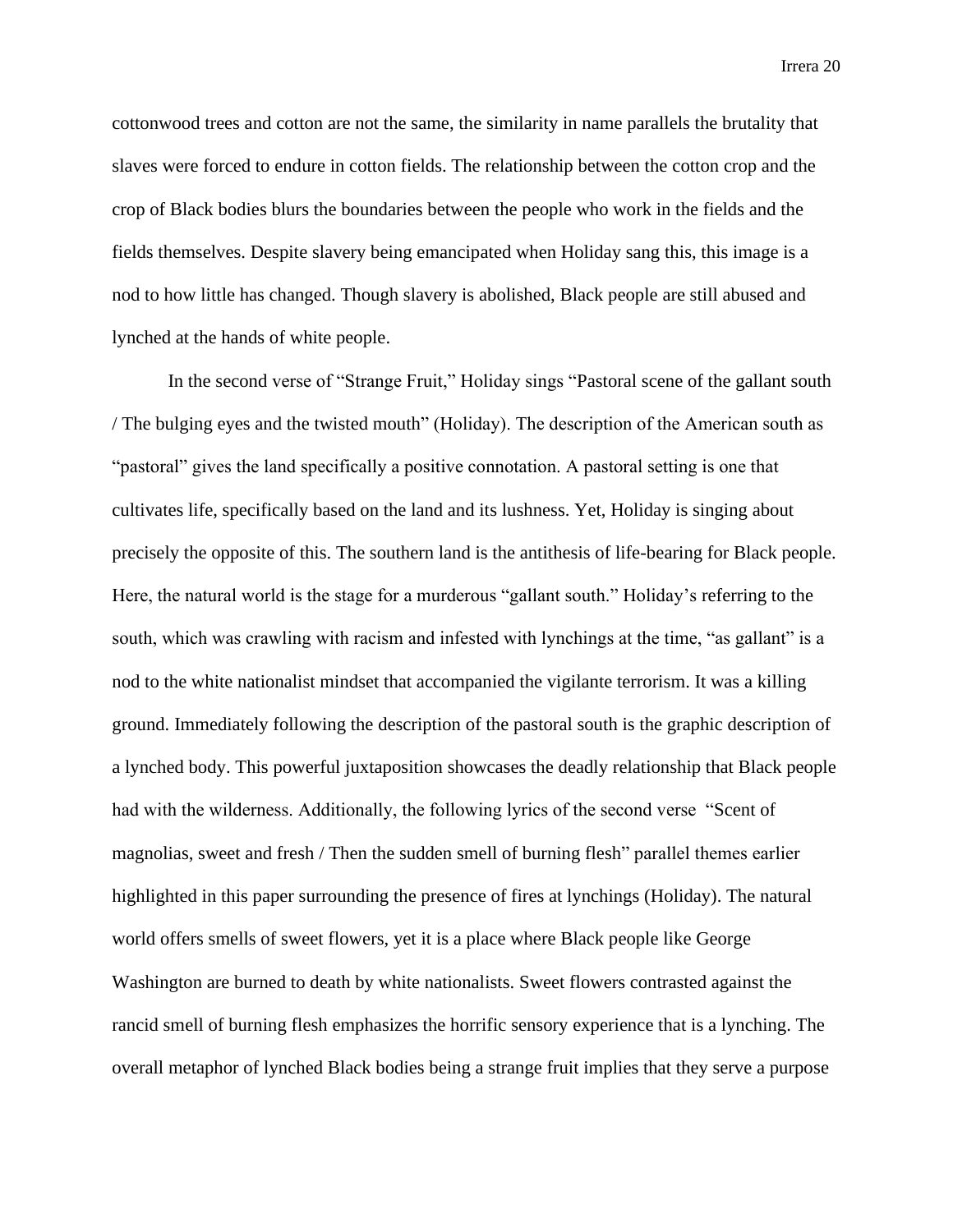for someone else. Fruits are on trees to be plucked off and eaten. They satiate people's appetites. In this case, the "fruit" serves the purpose of satiating the perverted white appetite for Black blood. Lynched bodies hung from the trees for white onlookers to see, and then carry on with their days. Especially during the 19th and early 20th century in America, lynchings were frequent enough to the point where seeing a lynched body hanging in public would be common, just like seeing fruit from a tree.

Holiday concludes the song with her third verse, singing "Here is a fruit for the crows to pluck / For the rain to gather, for the wind to suck / For the sun to rot, for the tree to drop / Here is a strange and bitter crop" (Holiday). This last verse shows all of the ways that the crop can be used by the natural world. The Black corpse being plucked at and rotted signifies how wilderness acts as an unsafe space for Black Americans, even after death. Black people were lynched, hanged from the trees, and then dropped once it's too late. The lynched Black bodies are "a strange and bitter crop." This comparison of bodies to crops alludes to frequency. The rain and sun provide fertile grounds for the cultivation of crops. Though it is bitter and strange, this crop continues to grow. "Strange Fruit" emphasizes the connection between location and lynchings. Lynchings carry a distinctly southern connotation, as "southern" is repeated throughout the song. Holiday grounds the south as an unsafe space for Black Americans.

The National Memorial for Peace and Justice in Montgomery, Alabama is another art form that encapsulates the dangerous dynamic that wilderness has provided for Black Americans. On April 26, 2018, The National Memorial for Peace and Justice opened in Montgomery to the public. This memorial highlights the brutality of lynchings, specifically when it came to the South. The Equal Justice Initiative opened the memorial which features 800 6-foot wooden sculptures hanging from the ceiling, which symbolize lynched Black bodies. There is a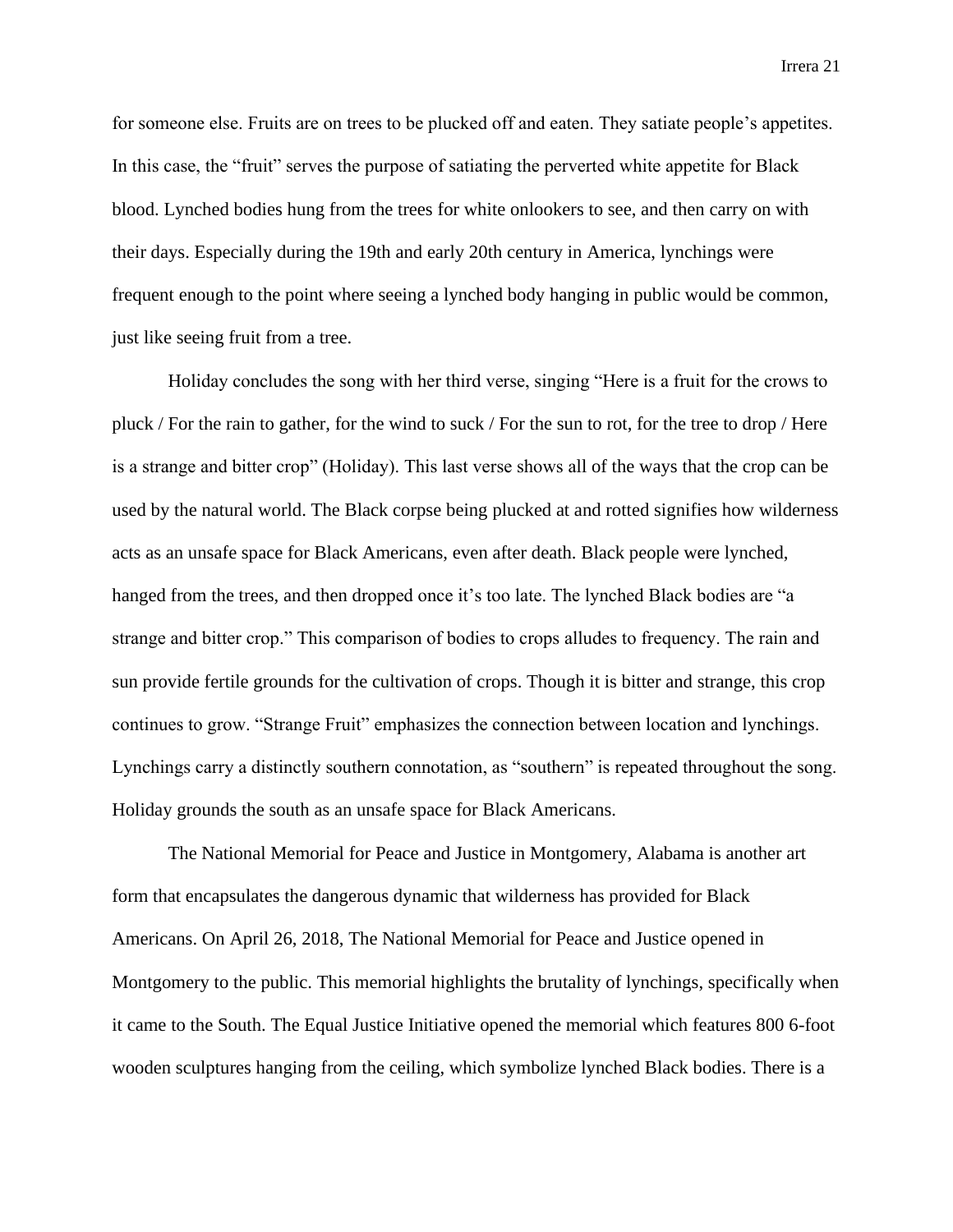metaphorical cycle present in this installation. Wood is a natural resource that comes from trees. Similarly, the lynched Black people, who are memorialized through this exhibit, were predominately hanged on trees. Thus, there is a certain full circle of mourning in this piece. Grief is expressed through the fatal natural material representing the deceased.

## **Conclusion**

No element of the natural world is excluded in the narrative that wilderness is unsafe for Black people. In the lynching of Emmett Till, his body was thrown into the Tallahatchie River. Camille Dungy sees lynchings in the fires she encounters in the natural world. The fictional Elijah Yancy focuses on the tree when he sees George Washington get murdered, and how it has become an instrument used by the Ku Klux Klan to kill a Black man. Both fiction and nonfiction have proved the distinct connection between wilderness and danger for Black Americans. Emmett Till's tragic lynching combined with literature such as *Gloryland* examine how the natural world contributes to harm towards Black people. Lynchings throughout American history are known to involve natural elements, causing wilderness to be considered an unsafe space for Black people.

Black people have faced discrimination in the American wilderness long before Till's lynching. *Gloryland* takes place during the Emancipation Era, but even before the novel, Black people were exploited on American soil on plantations. Slavery literally required Black people to work on the land for the white man's gain, of course American nature consequently acted as an unsafe space for Black people. This theme is present in Holiday's "Strange Fruit" when she mentions the Black bodies hanging from cottonwood trees. America is built off of Black struggle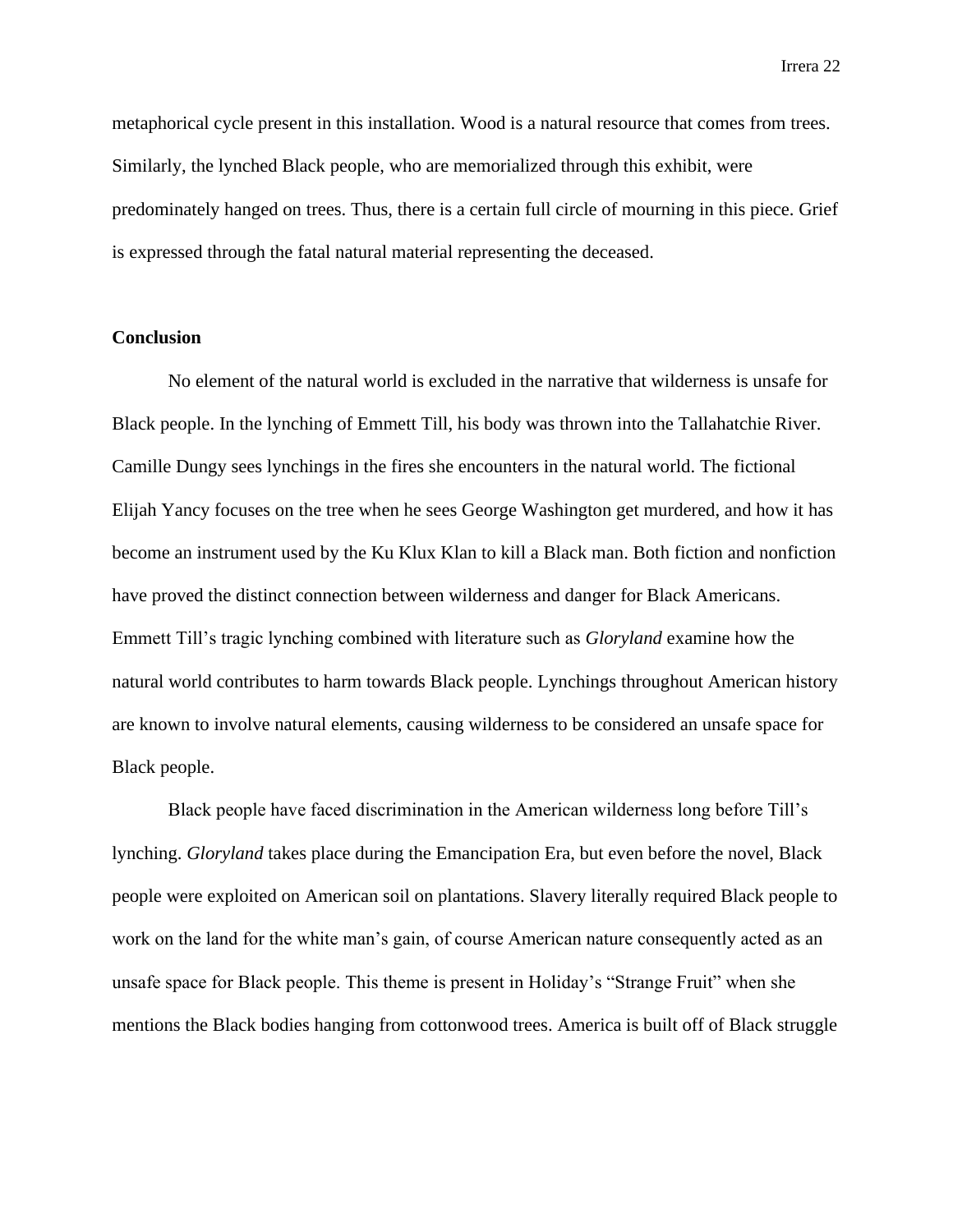at the hands of white nationalism, and cotton is a symbol of this horrific stain on American history.

The Black fight for equal rights is not over. With the murders of Breonna Taylor and George Floyd, the Black Lives Matter movement boomed in 2020, sparking a national conversation, raising the question: is America truly the land of the free and the home of the brave? America has never been a safe space for Black people. The country profits off of Black deaths. Kyle Rittenhouse killed two protestors at a protest following the death of Jacob Blake, and got acquitted under the guise of "self-defense" even though he was not even legally allowed to possess a firearm. My goal with this paper is to leave you thinking about America's twisted history and mistreatment of Black people on its own soil. America is founded on white nationalism, for white people. The fight for Black liberation from a white, patriarchal America continues.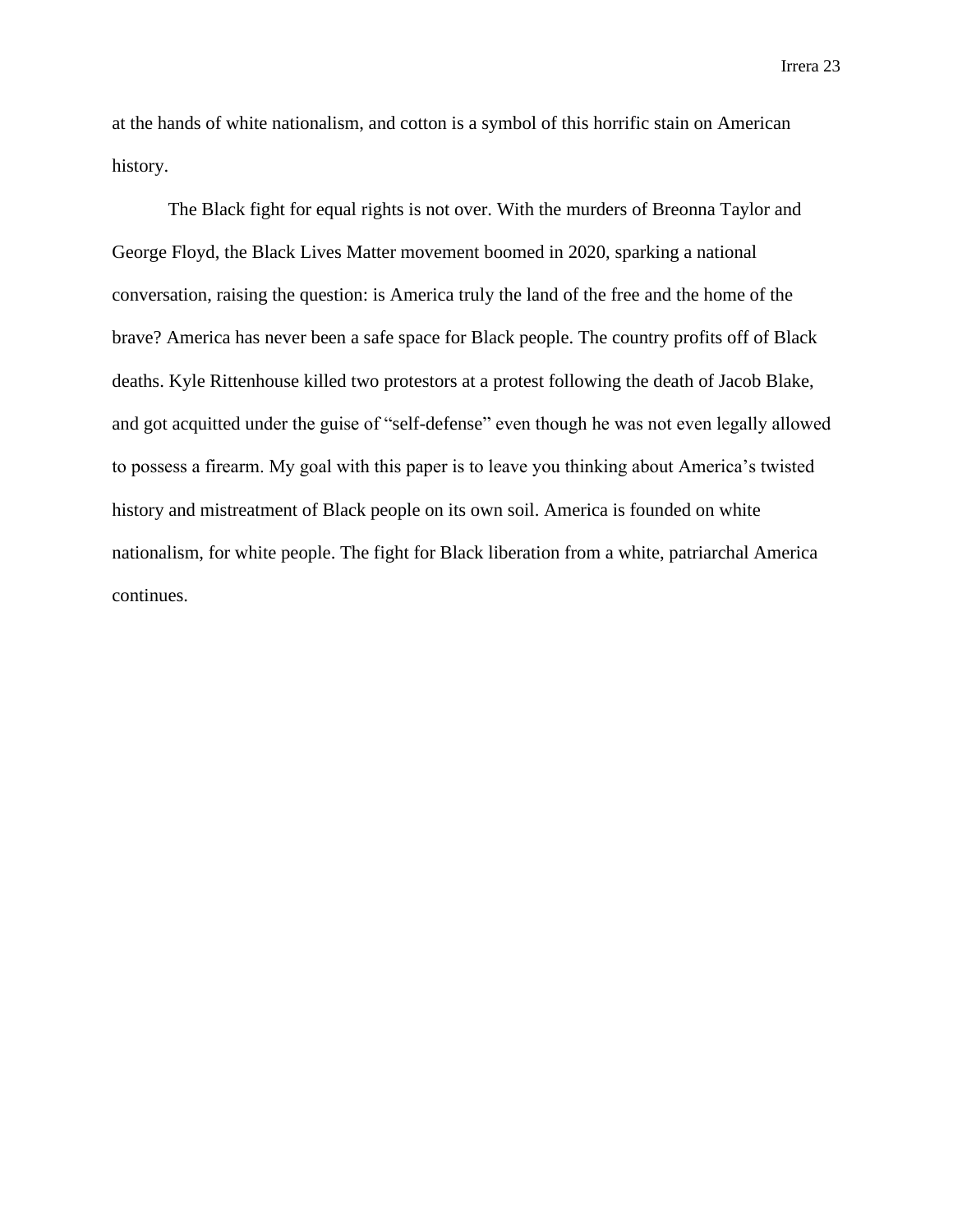#### Works Cited

Dungy, Camille T. "Tales From a Black Girl on Fire, or Why I Hate to Walk Outside and See Things Burning." *Academics.skidmore.edu*, Bloomsbury Academic, 2017. Accessed 30 October 2021.

Garrard, Greg, *Ecocriticism*. United Kingdom, Routledge, 2004.

Grady Willis, Lisa. "Re: EN 375 Resources." Received by Michael Marx, 10 Nov. 2021

Hair, William I., and Charles Reagan Wilson. "Lynching." *The New Encyclopedia of Southern Culture: Volume 13: Gender*, edited by Nancy Bercaw and Ted Ownby, University of North Carolina Press, 2009, pp. 164–167,

[http://www.jstor.org/stable/10.5149/9781469616728\\_bercaw.46.](http://www.jstor.org/stable/10.5149/9781469616728_bercaw.46)

- History.com Editors. "Buffalo Soldiers." *History.com*, A&E Television Networks, 7 Dec. 2017, https://www.history.com/topics/westward-expansion/buffalo-soldiers.
- Kolin, Philip C. "Till, Emmett: (1941–1955) CIVIL RIGHTS MARTYR." *The New Encyclopedia of Southern Culture: Volume 24: Race*, edited by THOMAS C. HOLT et al., University of North Carolina Press, 2013, pp. 258–60, http://www.jstor.org/stable/10.5149/9781469607245\_holt.85.
- Muir, John. "My First Summer in the Sierra." *Sierraclub.org*, Houghton Milton Company, https://vault.sierraclub.org/john\_muir\_exhibit/writings/my\_first\_summer\_in\_the\_sierra/.
- Nelson, Glenn. "How Shelton Johnson Became the Buffalo Soldiers' Champion." *High Country News – Know the West*, 28 July 2016, www.hcn.org/articles/from-detroit-to-yosemite-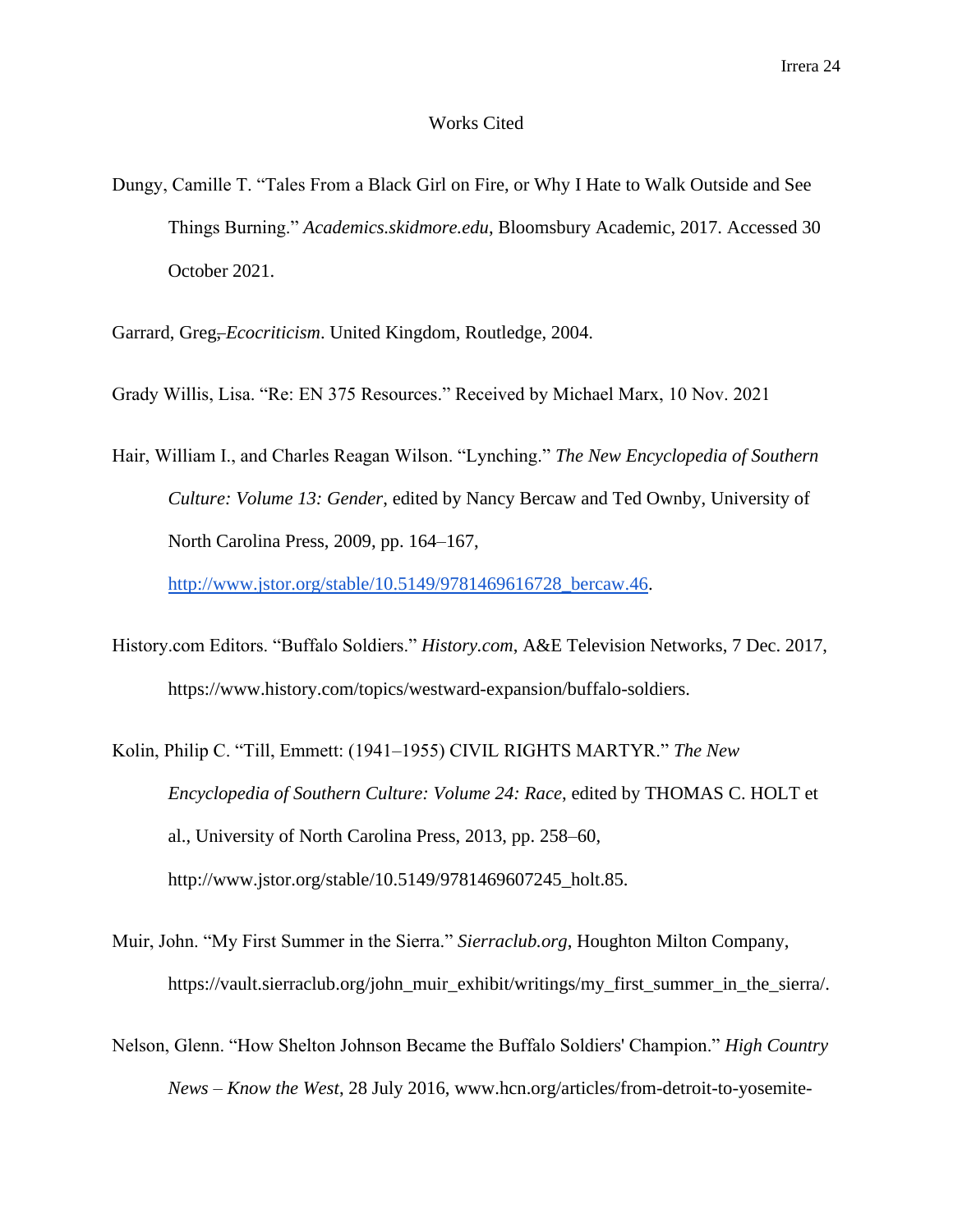the-journey-of-shelton-johnson-champion-of-the-buffalo-soldiers.

- Rasool, Zanib. "Safe Spaces and Community Activism." *Re-Imagining Contested Communities: Connecting Rotherham through Research*, edited by Zanib Rasool et al., 1st ed., Bristol University Press, 2018, pp. 107–14, https://doi.org/10.2307/j.ctt22h6q50.19.
- Ruffin, Kimberly N.. Black on Earth: African American Ecoliterary Traditions. Greece, University of Georgia Press, 2010.
- Stevenson , Bryan. "Lynching in America: Confronting the Legacy of Racial Terror." *Lynching in America: Confronting the Legacy of Racial Terror*, https://lynchinginamerica.eji.org/report/.

"Strange Fruit." *Genius*, https://genius.com/Billie-holiday-strange-fruit-lyrics.

- White, Evelyn C.,*"*Black Women and the Wilderness*." The Black Women's Health Book: Speaking for Ourselves,* 1990.
- Young, Harvey. "The Black Body as Souvenir in American Lynching." *Theatre Journal*, vol. 57, no. 4, Johns Hopkins University Press, 2005, pp. 639–657, http://www.jstor.org/stable/25069734.

# Bibliography

"Camille Dungy, Professor - English: Colorado State University." *English*, https://english.colostate.edu/faculty-staff/cdungy/.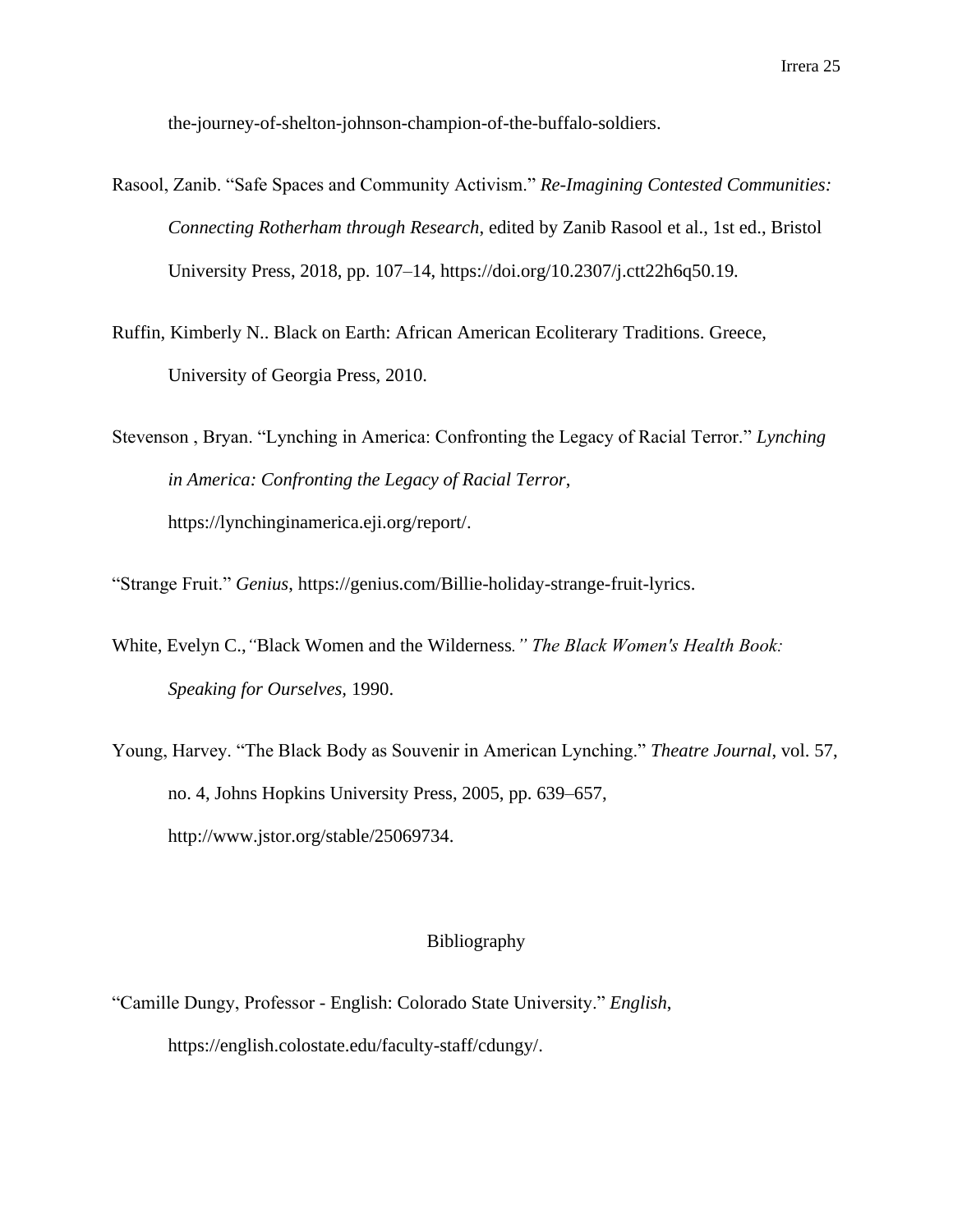Dungy, Camille T. "Tales From a Black Girl on Fire, or Why I Hate to Walk Outside and See Things Burning." *Academics.skidmore.edu*, Bloomsbury Academic, 2017. Accessed 30 October 2021.

Garrard, Greg. *Ecocriticism*. United Kingdom, Routledge, 2004.

Grady Willis, Lisa. "Re: EN 375 Resources." Received by Michael Marx, 10 Nov. 2021

Hair, William I., and Charles Reagan Wilson. "Lynching." *The New Encyclopedia of Southern Culture: Volume 13: Gender*, edited by Nancy Bercaw and Ted Ownby, University of North Carolina Press, 2009, pp. 164–167,

[http://www.jstor.org/stable/10.5149/9781469616728\\_bercaw.46.](http://www.jstor.org/stable/10.5149/9781469616728_bercaw.46)

- History.com Editors. "Buffalo Soldiers." *History.com*, A&E Television Networks, 7 Dec. 2017, https://www.history.com/topics/westward-expansion/buffalo-soldiers.
- History.com Editors. "Emmett Till Is Murdered." *History.com*, A&E Television Networks, 9 Feb. 2010, https://www.history.com/this-day-in-history/the-death-of-emmett-till.
- Kolin, Philip C. "Till, Emmett: (1941–1955) CIVIL RIGHTS MARTYR." *The New Encyclopedia of Southern Culture: Volume 24: Race*, edited by THOMAS C. HOLT et al., University of North Carolina Press, 2013, pp. 258–60, http://www.jstor.org/stable/10.5149/9781469607245\_holt.85.
- "Lisa Grady-Willis." *Skidmore College*, https://www.skidmore.edu/igr/faculty/lisa-gradywillis.php.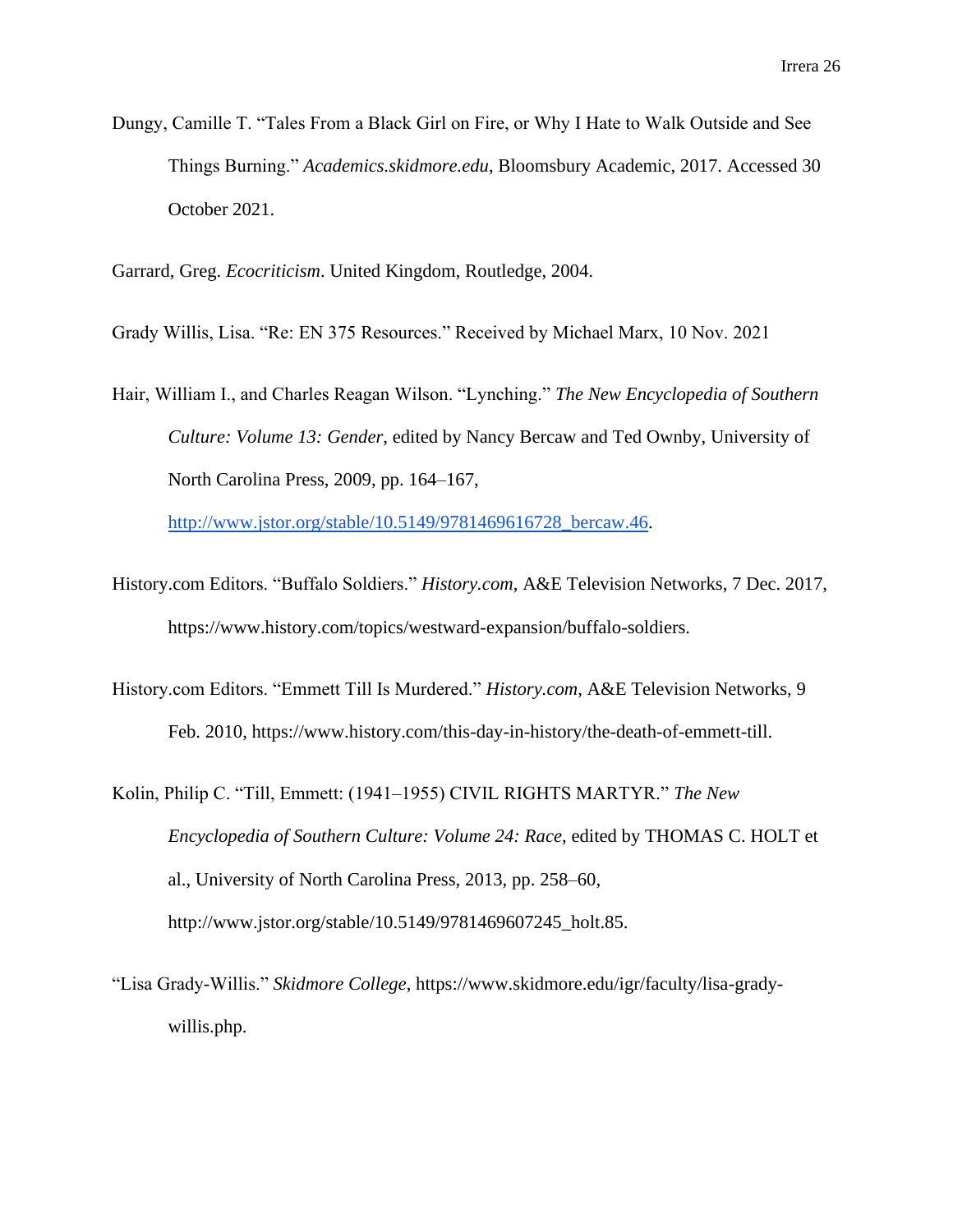- Muir, John. "My First Summer in the Sierra." *Sierraclub.org*, Houghton Milton Company, https://vault.sierraclub.org/john\_muir\_exhibit/writings/my\_first\_summer\_in\_the\_sierra/.
- Nelson, Glenn. "How Shelton Johnson Became the Buffalo Soldiers' Champion." *High Country News – Know the West*, 28 July 2016, www.hcn.org/articles/from-detroit-to-yosemitethe-journey-of-shelton-johnson-champion-of-the-buffalo-soldiers.
- Rasool, Zanib. "Safe Spaces and Community Activism." *Re-Imagining Contested Communities: Connecting Rotherham through Research*, edited by Zanib Rasool et al., 1st ed., Bristol University Press, 2018, pp. 107–14, https://doi.org/10.2307/j.ctt22h6q50.19.
- Ruffin, Kimberly N.. Black on Earth: African American Ecoliterary Traditions. Greece, University of Georgia Press, 2010.
- "Safe Space." *Oxfordlearnersdictionaries.com*, Oxford University Press, [https://www.oxfordlearnersdictionaries.com/definition/english/safe-space.](https://www.oxfordlearnersdictionaries.com/definition/english/safe-space)
- Segran, Elizabeth. "The Unbearable Whiteness of Camping." *Fast Company*, Fast Company, 5 Nov. 2021, https://www.fastcompany.com/90677420/the-unbearable-whiteness-ofcamping.
- Stevenson, Bryan. "Lynching in America: Confronting the Legacy of Racial Terror." *Lynching in America: Confronting the Legacy of Racial Terror*, https://lynchinginamerica.eji.org/report/.
- "Strange Fruit." *Genius*, https://genius.com/Billie-holiday-strange-fruit-lyrics.